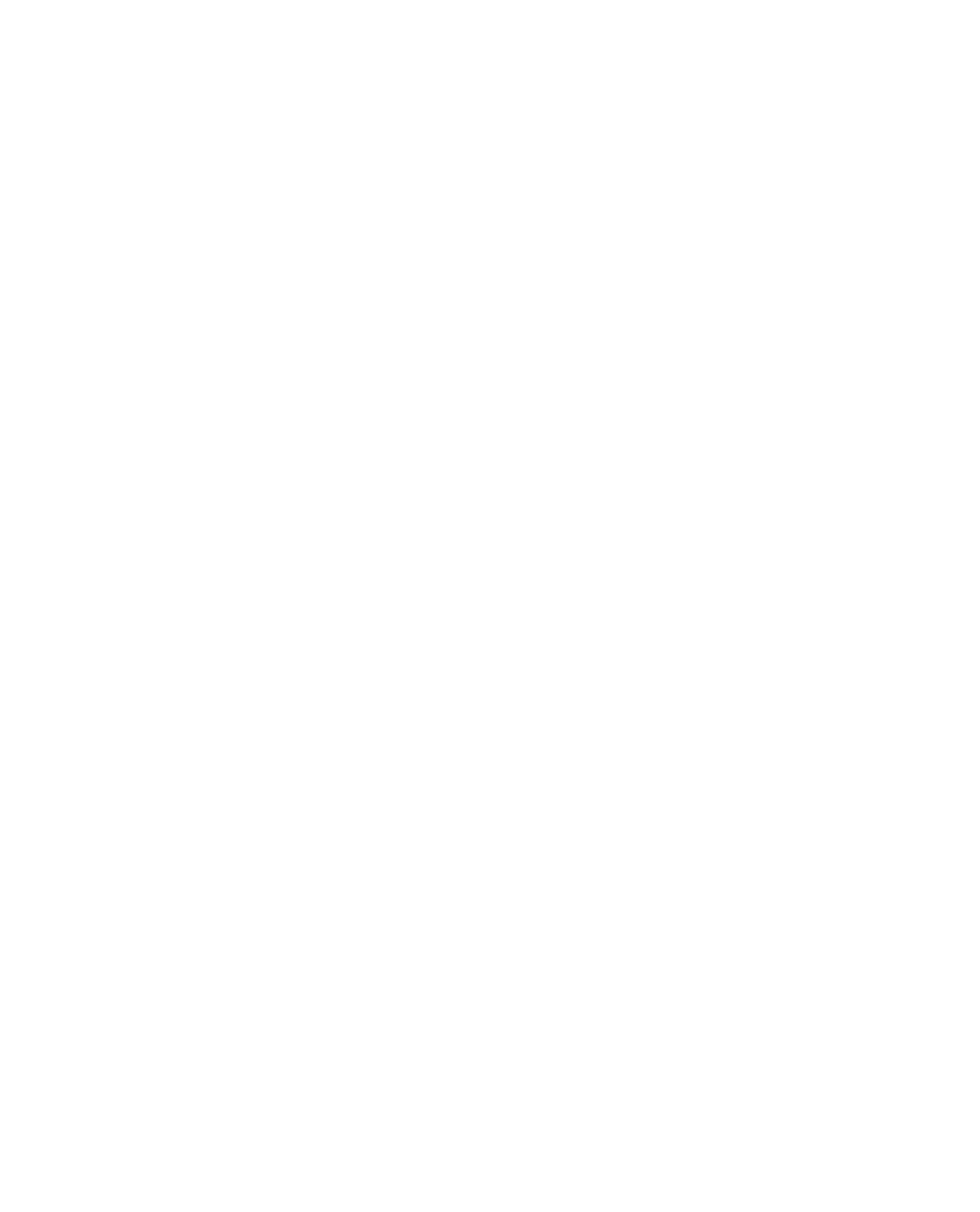#### DEDICATION

*To teachers, who make it possible to disseminate knowledge to enlighten the young and curious minds of our future generations*

*To students, who are dedicated to learning new technologies and making the world a better place to live in*

#### THANKS

*To the faculty and students of the MET Department of Purdue University Calumet for their cooperation*

*To Anurag for technical editing of the manuscript To Rajendra Badola, Anju Jethwani, and Pallavi Das for copy editing the manuscript*

#### Chapters for Free Download (Faculty/Students)

If you purchase this textbook, you can get access to the chapters that are available for free download. To download these chapters, follow the steps given next.

- 1. After purchasing this textbook, e-mail us at *techsupport@cadcim.com* to get your access code.
- 2. Go to **www.cadcim.com**.
- 3. Browse to **AutoCAD 2014: A Problem Solving Approach** web page.
- 4. Enter the access code in the **Enter Access Code** field available below the **Chapters for Free Download** drop-down.
- 5. Choose the **Submit** button; the **Chapters for Free Download** drop-down will be activated for downloading free chapters.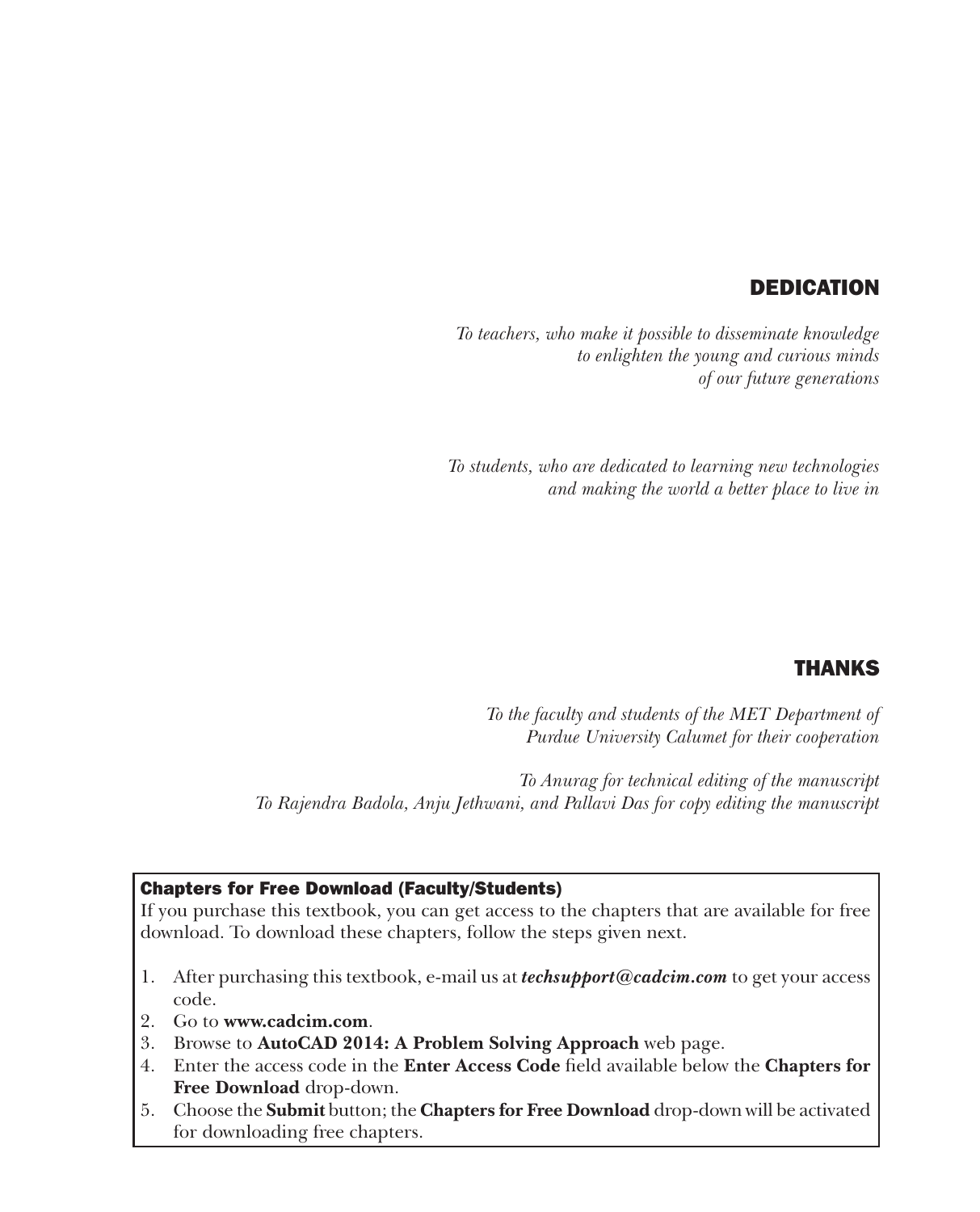#### Online Training Program Offered by CADCIM Technologies

*CADCIM Technologies provides effective and affordable virtual online training on various software packages including Computer Aided Design and Manufacturing (CAD/CAM), computer programming languages, animation, architecture, and GIS. The training is delivered 'live' via Internet at any time, any place, and at any pace to individuals as well as the students of colleges, universities, and CAD/CAM training centers. The main features of this program are:*

#### Training for Students and Companies in a Classroom Setting

*Highly experienced instructors and qualified engineers at CADCIM Technologies conduct the classes under the guidance of Prof. Sham Tickoo of Purdue University Calumet, USA. This team has authored several textbooks that are rated "one of the best" in their categories and are used in various colleges, universities, and training centers in North America, Europe, and in other parts of the world.*

#### Training for Individuals

*CADCIM Technologies with its cost effective and time saving initiative strives to deliver the training in the comfort of your home or work place, thereby relieving you from the hassles of traveling to training centers.*

#### Training Offered on Software Packages

*CADCIM provides basic and advanced training on the following software packages:*

*CAD/CAM/CAE: CATIA, Pro/ENGINEER Wildfire, Creo Parametric, Creo Direct, SolidWorks, Autodesk Inventor, Solid Edge, NX, AutoCAD, AutoCAD LT, AutoCAD Plant 3D, Customizing AutoCAD, EdgeCAM, and ANSYS*

*Computer Programming: C++, VB.NET, Oracle, AJAX, and Java*

*Animation and Styling: Autodesk 3ds Max, Autodesk 3ds Max Design, Autodesk Maya, Autodesk Alias, Foundry Nuke, and Autodesk Softimage*

*Architecture and GIS: Autodesk Revit Architecture, AutoCAD Civil 3D, Autodesk Revit Structure, AutoCAD Map 3D, Revit MEP, and Navisworks*

*For more information, please visit the following link:* 

#### *http://www.cadcim.com*

#### **Note**

If you are a faculty member, you can register by clicking on the following link to access the teaching resources: **http://www.cadcim.com/Registration.aspx**. The student resources are available at **http://www.cadcim.com**. We also provide Live Virtual Online Training on various software packages. For more information, write us at sales@cadcim.com.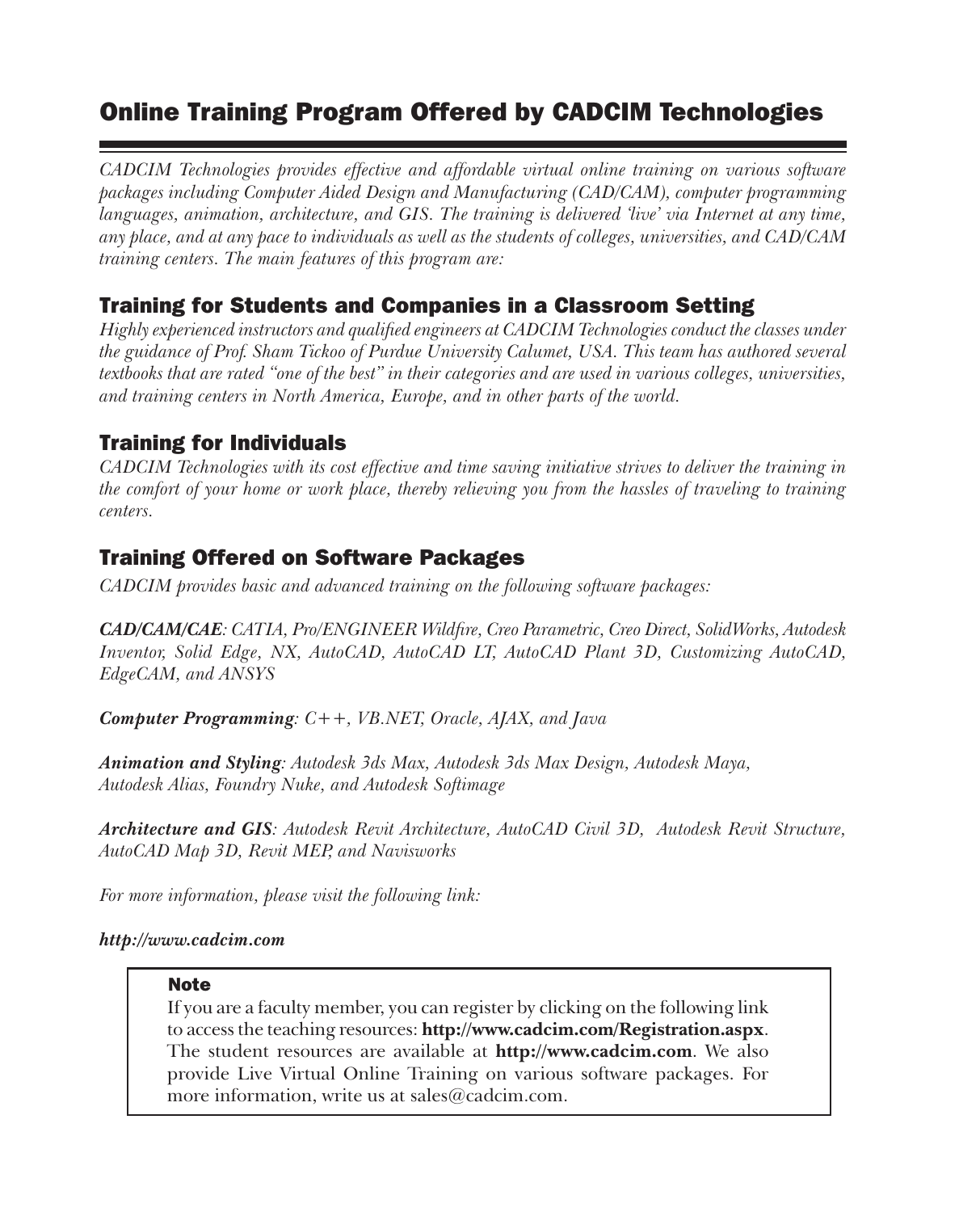

| <b>Dedication</b> | $\cdots$<br>111 |
|-------------------|-----------------|
| <b>Preface</b>    | XX1X            |

#### Chapter 1: Introduction to AutoCAD

| <b>Starting AutoCAD</b>          |          | $1-2$    |
|----------------------------------|----------|----------|
| <b>AutoCAD Screen Components</b> |          | $1-2$    |
| Drawing Area                     |          | $1-3$    |
| <b>Command Window</b>            | Enhanced | $1-4$    |
| Navigation Bar                   |          | $1-6$    |
| ViewCube                         |          | $1 - 7$  |
| In-canvas Viewport Controls      |          | $1-7$    |
| <b>Status Bar</b>                |          | $1-7$    |
| Invoking Tools in AutoCAD        |          | $1 - 12$ |
| Keyboard                         |          | $1-12$   |
| Ribbon                           |          | $1 - 12$ |
| <b>Application Menu</b>          |          | $1 - 13$ |
| <b>Tool Palettes</b>             |          | $1 - 14$ |
| Menu Bar                         |          | $1 - 14$ |
| Toolbar                          |          | $1 - 15$ |
| <b>Shortcut Menu</b>             |          | $1-15$   |
| <b>File Tabs</b>                 | New      | $1-16$   |
| <b>AutoCAD Dialog Boxes</b>      |          | $1-18$   |
| <b>Starting a New Drawing</b>    |          | $1-20$   |
| Open a Drawing                   |          | $1-21$   |
| <b>Start from Scratch</b>        |          | $1 - 21$ |
| Use a Template                   |          | $1 - 21$ |
| Use a Wizard                     |          | $1-22$   |
| Saving Your Work                 |          | $1-27$   |
| Save Drawing As Dialog Box       |          | $1 - 27$ |
| <b>Automatic Timed Save</b>      |          | $1-30$   |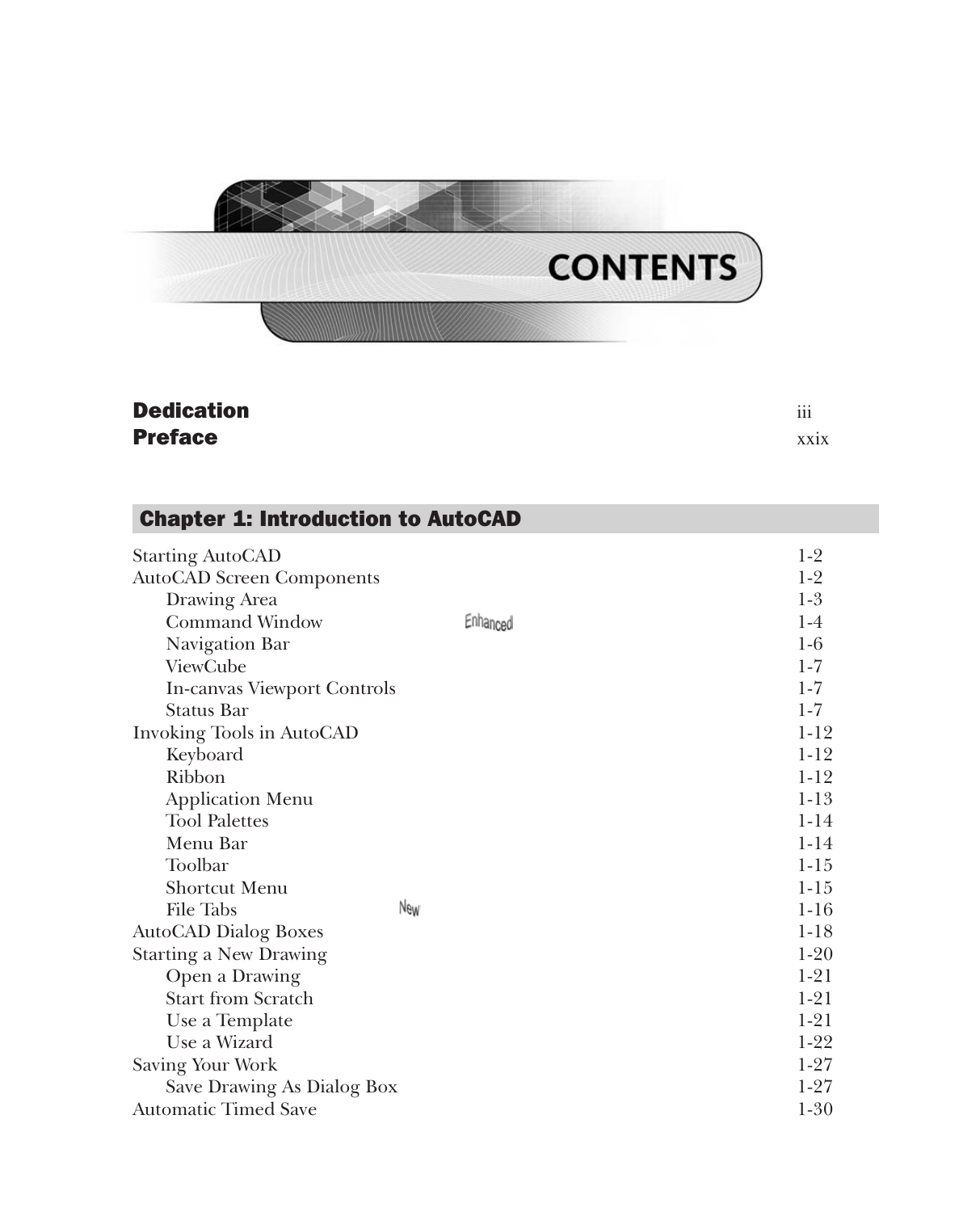| V1 | Contents |
|----|----------|
|----|----------|

| <b>Creating Backup Files</b>                             |     |                                                                     | $1 - 31$ |
|----------------------------------------------------------|-----|---------------------------------------------------------------------|----------|
|                                                          |     | Changing Automatic Timed Saved and Backup Files into AutoCAD Format | $1 - 31$ |
| Using the Drawing Recovery Manager to Recover Files      |     |                                                                     | $1 - 31$ |
| Closing a Drawing                                        |     |                                                                     | $1 - 32$ |
| <b>Opening an Existing Drawing</b>                       |     |                                                                     | $1-32$   |
|                                                          |     | Opening an Existing Drawing Using the Select File Dialog Box        | $1-33$   |
| Opening an Existing Drawing Using the Startup Dialog Box |     |                                                                     | $1 - 35$ |
|                                                          |     | Opening an Existing Drawing Using the Drag and Drop Method          | $1-36$   |
| <b>Quitting AutoCAD</b>                                  |     |                                                                     | $1 - 36$ |
| <b>Creating and Managing Workspaces</b>                  |     |                                                                     | $1 - 37$ |
| Creating a New Workspace                                 |     |                                                                     | $1 - 37$ |
| Modifying the Workspace Settings                         |     |                                                                     | $1 - 37$ |
| AutoCAD's Help                                           |     | Enhanced                                                            | $1 - 38$ |
| Autodesk Cloud                                           |     |                                                                     | $1-40$   |
| <b>Autodesk Exchange Apps</b>                            |     | Enhanced                                                            | $1-42$   |
| Design Feed                                              | New |                                                                     | $1-43$   |
| <b>Additional Help Resources</b>                         |     |                                                                     | $1-47$   |
| <b>Self-Evaluation Test</b>                              |     |                                                                     | $1-47$   |
| <b>Review Questions</b>                                  |     |                                                                     | $1-48$   |

## Chapter 2: Getting Started with AutoCAD

| Dynamic Input Mode                                | Enhanced                                                     | $2 - 2$  |
|---------------------------------------------------|--------------------------------------------------------------|----------|
| Enable Pointer Input                              |                                                              | $2 - 2$  |
| Enable Dimension Input where possible             |                                                              | $2 - 3$  |
|                                                   | Show command prompting and command input near the crosshairs | $2 - 5$  |
| Show additional tips with command prompting       |                                                              | $2 - 5$  |
| <b>Drafting Tooltip Appearance</b>                |                                                              | $2 - 5$  |
| Drawing Lines in AutoCAD                          |                                                              | $2 - 6$  |
| The Close Option                                  |                                                              | $2 - 8$  |
| The Undo Option                                   |                                                              | $2 - 8$  |
| Invoking tools Using Dynamic INPUT/Command Prompt |                                                              | $2 - 9$  |
| Coordinate Systems                                |                                                              | $2 - 9$  |
| <b>Absolute Coordinate System</b>                 |                                                              | $2 - 10$ |
| Relative Coordinate System                        |                                                              | $2 - 12$ |
| <b>Relative Polar Coordinates</b>                 |                                                              | $2 - 16$ |
| Direct Distance Entry                             |                                                              | $2 - 18$ |
| <b>Erasing Objects</b>                            |                                                              | $2 - 21$ |
| Canceling and Undoing Operation                   |                                                              | $2 - 22$ |
| <b>Object Selection Methods</b>                   |                                                              | $2 - 22$ |
| <b>Window Selection</b>                           |                                                              | $2 - 22$ |
| <b>Window Crossing Method</b>                     |                                                              | $2 - 23$ |
| Drawing a Circle                                  |                                                              | $2 - 24$ |
| <b>Basic Display Commands</b>                     |                                                              | $2 - 28$ |
| <b>Zooming Drawings</b>                           |                                                              | $2 - 28$ |
| Setting Units Type and Precision                  |                                                              | $2 - 30$ |
| Specifying the Format                             |                                                              | $2 - 30$ |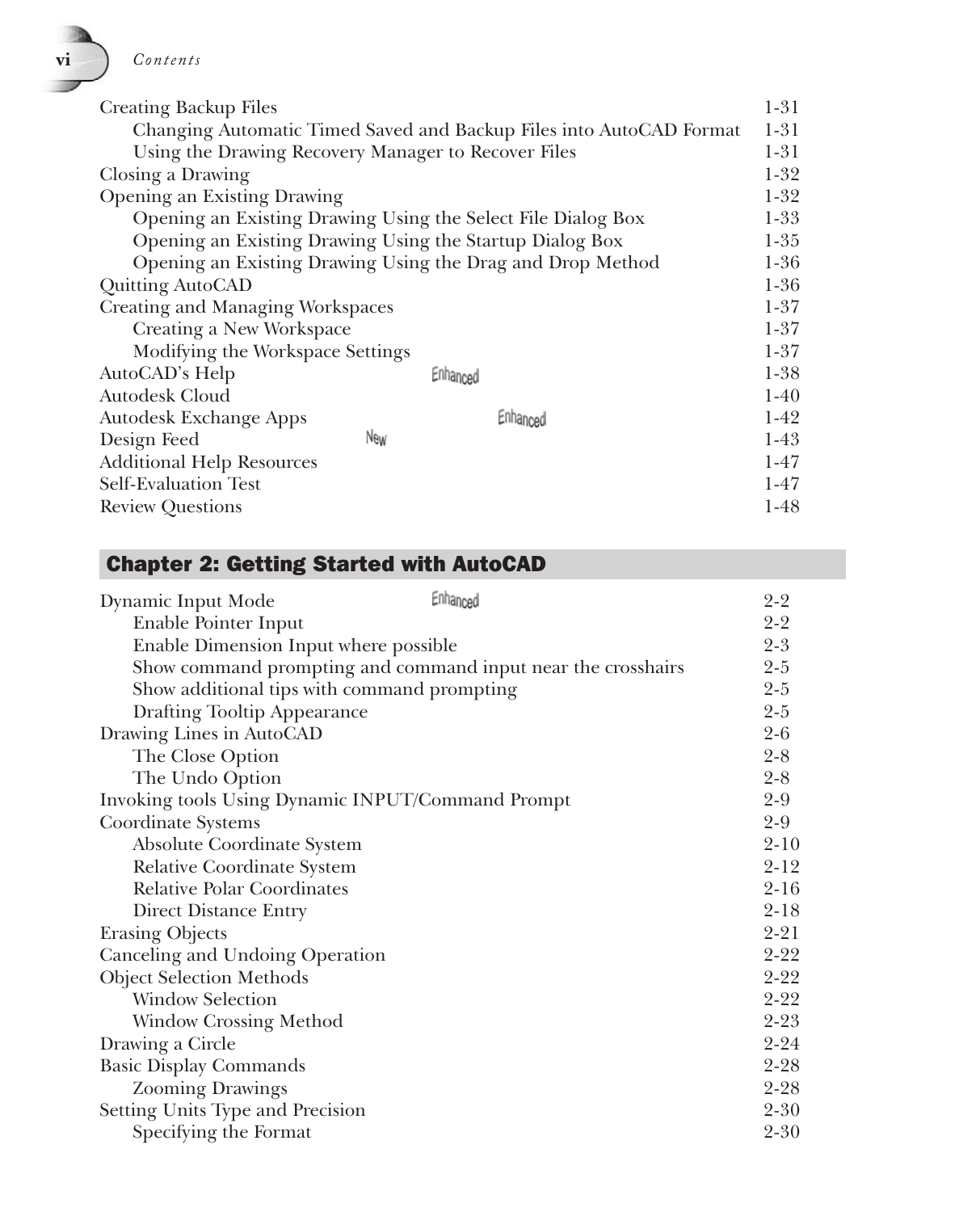| Specifying the Angle Format                                | $2 - 31$ |
|------------------------------------------------------------|----------|
| Setting the Direction for Angle Measurement                | $2 - 31$ |
| Specifying Units for the Drawing or Block to be Inserted   | $2 - 32$ |
| Sample Output                                              | $2 - 33$ |
| Specifying Units for Lighting                              | $2 - 33$ |
| Setting the Limits of a Drawing                            | $2 - 34$ |
| <b>Setting Limits</b>                                      | $2 - 35$ |
| Limits for Architectural Drawings                          | $2 - 36$ |
| Limits for Metric Drawings                                 | $2 - 37$ |
| <b>Introduction to Plotting Drawings</b>                   | $2 - 38$ |
| Modifying AutoCAD Settings by Using the Options Dialog Box | $2 - 40$ |
| Self-Evaluation Test                                       | $2 - 44$ |
| <b>Review Questions</b>                                    | $2 - 45$ |

#### Chapter 3: Starting with Advanced Sketching

| Drawing Arcs                          | Enhanced | $3 - 2$  |
|---------------------------------------|----------|----------|
| <b>Drawing Rectangles</b>             |          | $3-9$    |
| <b>Drawing Ellipses</b>               |          | $3-14$   |
| Drawing Regular Polygons              |          | $3-18$   |
| Drawing Polylines                     | Enhanced | $3 - 20$ |
| <b>Drawing Donuts</b>                 |          | $3 - 25$ |
| <b>Placing Points</b>                 |          | $3 - 27$ |
| Changing the Point Style and Size     |          | $3 - 27$ |
| <b>Placing Multiple Points</b>        |          | $3 - 28$ |
| Placing Points at Equal Distance      |          | $3 - 28$ |
| Placing Points at Specified Intervals |          | $3 - 28$ |
| Drawing Infinite Lines                |          | $3 - 28$ |
| Drawing Construction Lines            |          | $3-29$   |
| Drawing Ray                           |          | $3 - 31$ |
| Writing a Single Line Text            |          | $3 - 32$ |
| Self-Evaluation Test                  |          | $3 - 32$ |
| <b>Review Questions</b>               |          | $3 - 33$ |
|                                       |          |          |

#### Chapter 4: Working with Drawing Aids

| Introduction                                |     | $4-2$    |
|---------------------------------------------|-----|----------|
| Understanding the Concept and Use of Layers |     | $4-2$    |
| Working with Layers                         |     | $4 - 3$  |
| <b>Creating New Layers</b>                  |     | $4-4$    |
| Making a Layer Current                      |     | $4-4$    |
| Controlling the Display of Layers           |     | $4 - 5$  |
| Arranging Layers in a Sequence              | New | $4 - 10$ |
| <b>Merging Layers</b>                       | New | $4 - 11$ |
| <b>Deleting Layers</b>                      |     | $4-12$   |
| Managing the Display of Columns             |     | $4-12$   |
| Selective Display of Layers                 |     | $4-13$   |
| <b>Layer States</b>                         |     | $4 - 15$ |
| <b>Reconciling New Layers</b>               |     | $4 - 16$ |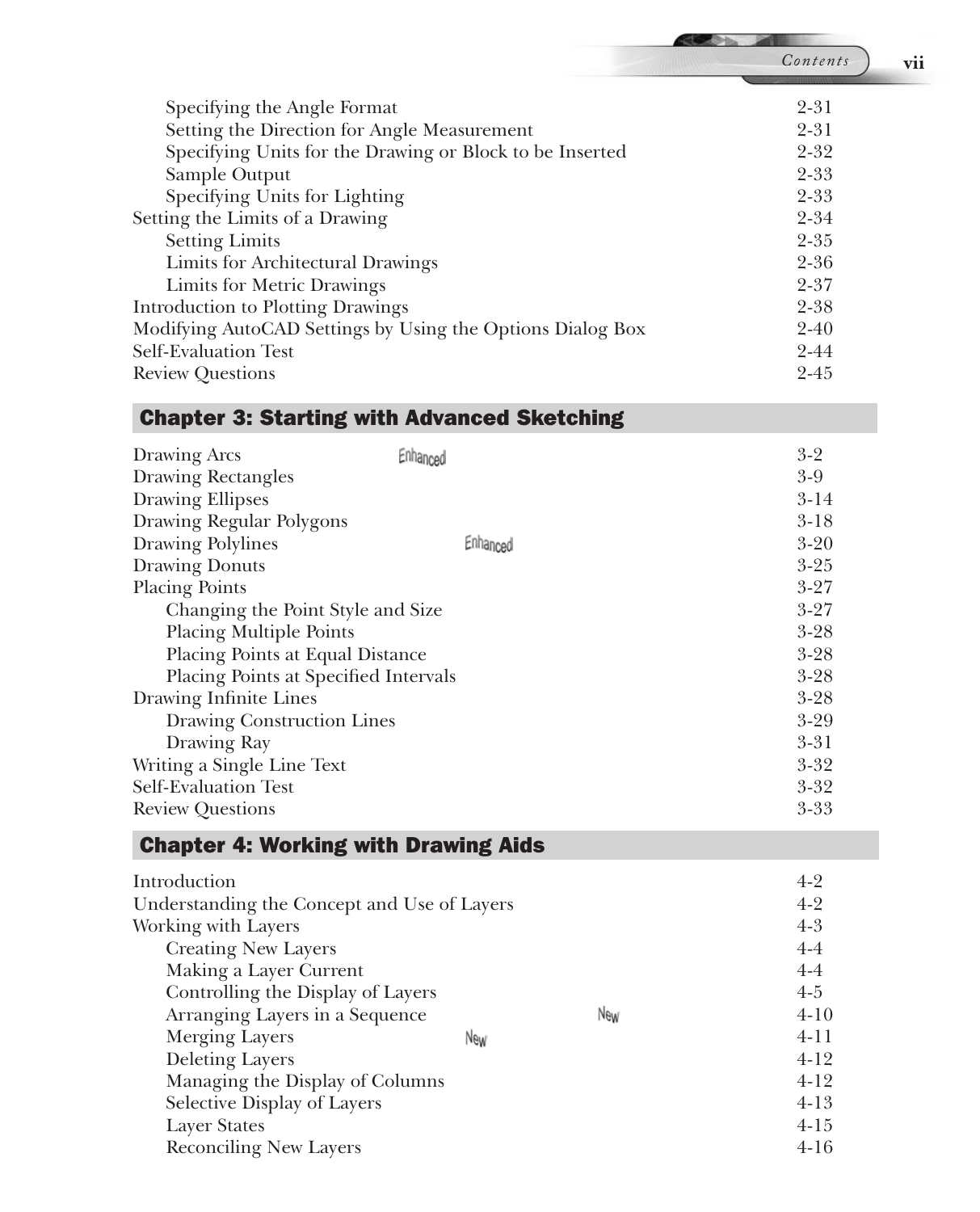| Isolating and Unisolating Layers                              | $4 - 17$ |
|---------------------------------------------------------------|----------|
| Controlling the Layer Settings                                | $4 - 17$ |
| <b>Object Properties</b>                                      | $4 - 21$ |
| Changing the Color                                            | $4 - 22$ |
| Changing the Linetype                                         | $4 - 22$ |
| Changing the Lineweight                                       | $4 - 23$ |
| Changing the Plot Style                                       | $4 - 23$ |
| Changing Object Properties using the Properties Palette       | $4 - 23$ |
| Changing Object Properties using the Quick Properties Palette | $4 - 24$ |
| Global and Current Linetype Scaling                           | $4 - 25$ |
| <b>LTSCALE</b> Factor for Plotting                            | $4 - 26$ |
| Working with the DesignCenter                                 | $4 - 27$ |
| Drafting Settings Dialog Box                                  | $4 - 27$ |
| <b>Setting Grid</b>                                           | $4 - 28$ |
| <b>Setting Snap</b>                                           | $4 - 30$ |
| Snap Type                                                     | $4 - 30$ |
| Drawing Straight Lines Using the Ortho Mode                   | $4 - 31$ |
| Working with Object Snaps                                     | $4 - 32$ |
| Running Object Snap Mode                                      | $4 - 43$ |
| Overriding the Running Snap                                   | 4-44     |
| <b>Cycling through Snaps</b>                                  | 4-44     |
| Setting the Priority for Coordinate Entry                     | $4 - 45$ |
| <b>Using AutoTracking</b>                                     | $4 - 46$ |
| <b>Object Snap Tracking</b>                                   | $4 - 46$ |
| Polar Tracking                                                | $4 - 47$ |
| <b>AutoTrack Settings</b>                                     | $4 - 48$ |
| Function and Control Keys                                     | 4-49     |
| <b>Self-Evaluation Test</b>                                   | 4-49     |
| <b>Review Questions</b>                                       | $4 - 50$ |

## Chapter 5: Editing Sketched Objects-I

| Creating a Selection Set                        |          | $5-2$    |
|-------------------------------------------------|----------|----------|
| <b>Editing Sketches</b>                         |          | $5 - 7$  |
| Moving the Sketched Objects                     |          | $5 - 7$  |
| Copying the Sketched Objects                    |          | $5 - 8$  |
| <b>Creating Multiple Copies</b>                 |          | $5-9$    |
| Creating an Array of Selected Objects           |          | $5-9$    |
| Creating a Single Copy                          |          | $5-10$   |
| Pasting Contents From the CLIPBOARD             |          | $5-11$   |
| Pasting Contents Using the Original Coordinates |          | $5-11$   |
| <b>Offsetting Sketched Objects</b>              |          | $5-12$   |
| <b>Through Option</b>                           |          | $5 - 12$ |
| <b>Erase Option</b>                             |          | $5-13$   |
| Layer Option                                    |          | $5 - 13$ |
| <b>Rotating Sketched Objects</b>                |          | $5 - 13$ |
| Scaling the Sketched Objects                    |          | $5-15$   |
| Filleting the Sketches                          | Enhanced | $5 - 17$ |

 **viii** *Contents*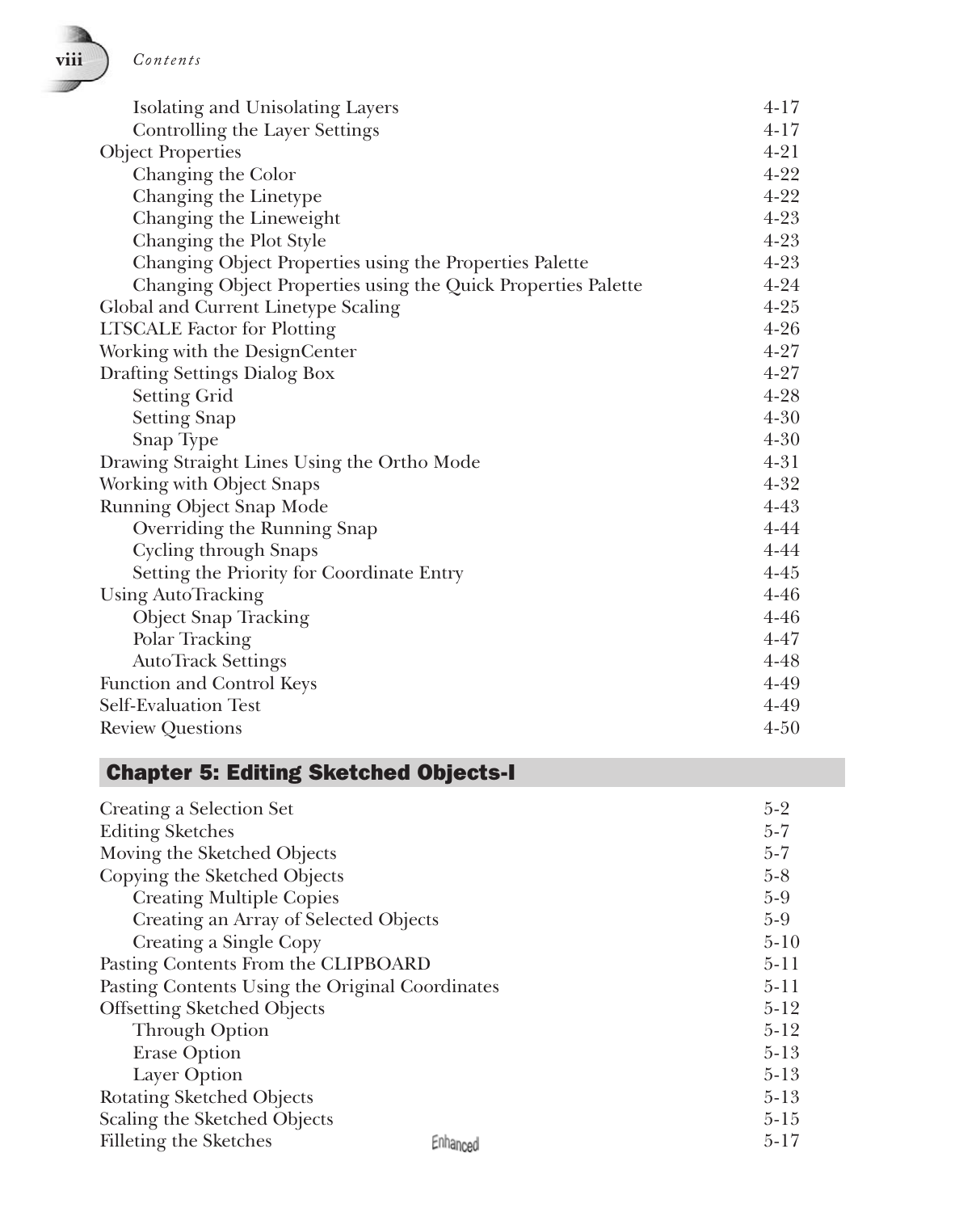|                                       | Contents<br>ix |
|---------------------------------------|----------------|
| Chamfering the Sketches               | $5-20$         |
| <b>Blending the Curves</b>            | $5-24$         |
| Trimming the Sketched Objects         | $5 - 25$       |
| <b>Extending the Sketched Objects</b> | $5 - 28$       |
| Stretching the Sketched Objects       | $5 - 31$       |
| Lengthening the Sketched Objects      | $5 - 31$       |
| Arraying the Sketched Objects         | $5 - 33$       |
| Rectangular Array                     | $5 - 34$       |
| Polar Array                           | $5-40$         |
| Path Array                            | $5 - 46$       |
| Mirroring the Sketched Objects        | $5-49$         |
| <b>Text Mirroring</b>                 | $5 - 50$       |
| Breaking the Sketched Objects         | $5 - 50$       |
| Placing Points at Specified Intervals | $5 - 52$       |
| Dividing the Sketched Objects         | $5 - 53$       |
| Joining the Sketched Objects          | 5-54           |
| Self-Evaluation Test                  | 5-59           |
| <b>Review Questions</b>               | 5-59           |

#### Chapter 6: Editing Sketched Objects-II

| Introduction to Grips                                | $6 - 2$  |
|------------------------------------------------------|----------|
| <b>Types of Grips</b>                                | $6 - 2$  |
| <b>Adjusting Grip Settings</b>                       | $6-3$    |
| Editing Objects by Using Grips                       | $6-5$    |
| Stretching the Objects by Using Grips (Stretch Mode) | $6-5$    |
| Moving the Objects by Using Grips (Move Mode)        | $6 - 7$  |
| Rotating the Objects by Using Grips (Rotate Mode)    | $6-8$    |
| Scaling the Objects by Using Grips (Scale Mode)      | $6-9$    |
| Mirroring the Objects by Using Grips (Mirror Mode)   | $6 - 10$ |
| Editing a Polyline by Using Grips                    | $6 - 12$ |
| Loading Hyperlinks                                   | $6 - 13$ |
| <b>Editing Gripped Objects</b>                       | $6 - 13$ |
| Changing the Properties Using the Properties Palette | $6 - 14$ |
| Matching the Properties of Sketched Objects          | $6 - 14$ |
| Quick Selection of Sketched Objects                  | $6 - 15$ |
| <b>Cycling Through Selection</b>                     | $6 - 17$ |
| Managing Contents Using the DesignCenter             | $6 - 18$ |
| Autodesk Seek design content Link                    | $6 - 21$ |
| Making Inquiries About Objects and Drawings          | $6 - 23$ |
| Measuring Area of Objects                            | $6 - 24$ |
| Measuring the Distance between Two Points            | $6 - 27$ |
| Identifying the Location of a Point                  | $6 - 28$ |
| Listing Information about Objects                    | $6 - 28$ |
| Listing Information about all Objects in a Drawing   | 6-29     |
| Checking Time-Related Information                    | $6 - 30$ |
| <b>Obtaining Drawing Status Information</b>          | $6 - 30$ |
| <b>Displaying Drawing Properties</b>                 | 6-31     |
|                                                      |          |

**ARCHARGED**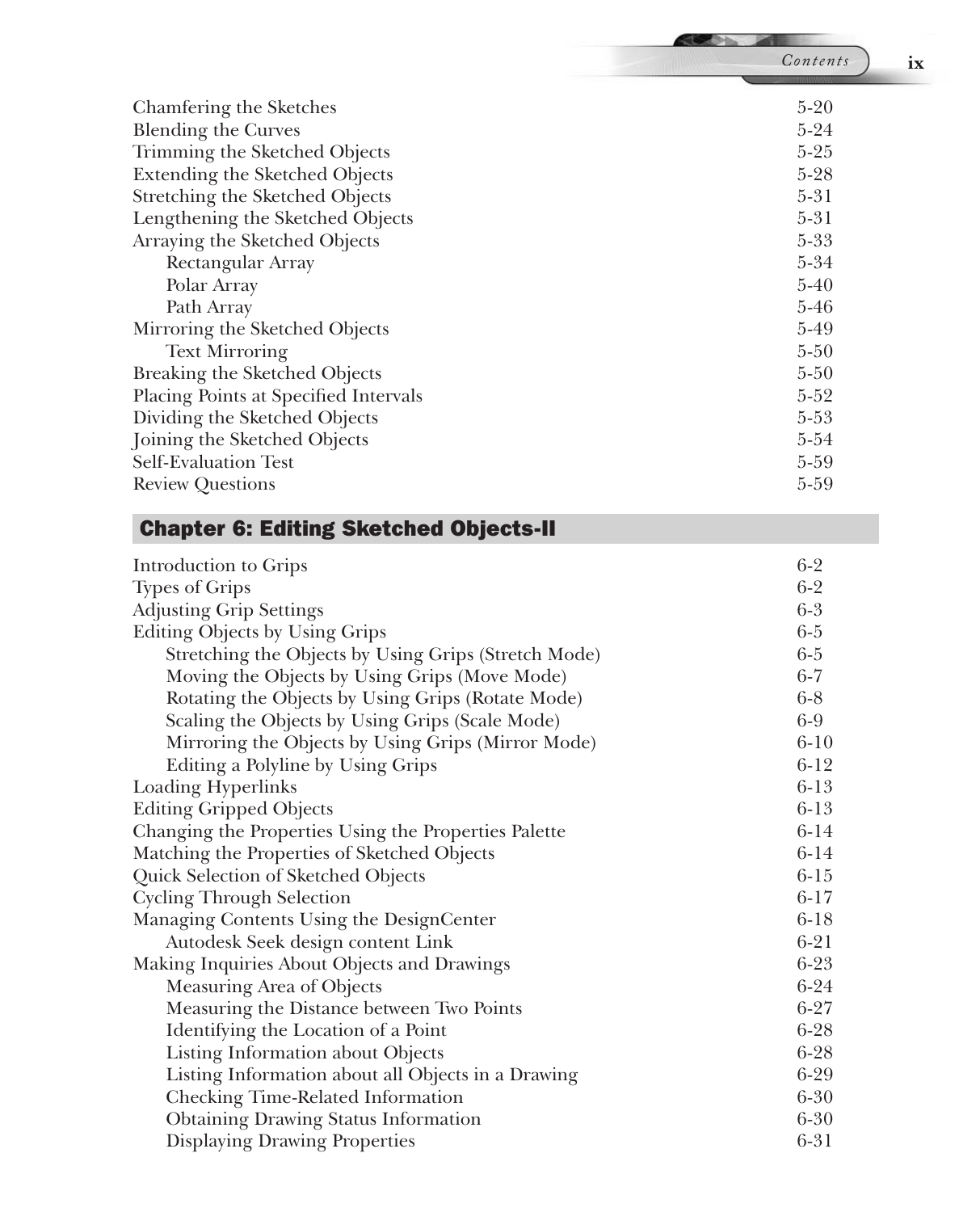

| <b>Basic Display Options</b>             | $6 - 32$ |
|------------------------------------------|----------|
| Redrawing the Screen                     | $6 - 32$ |
| <b>Regenerating Drawings</b>             | $6 - 33$ |
| <b>Zooming Drawings</b>                  | $6 - 33$ |
| Panning Drawings                         | $6 - 41$ |
| <b>Creating Views</b>                    | $6-42$   |
| Understanding the Concept of Sheet Sets  | $6 - 46$ |
| Creating a Sheet Set                     | $6 - 46$ |
| Adding a Subset to a Sheet Set           | 6-51     |
| Adding Sheets to a Sheet Set or a Subset | $6 - 52$ |
| Archiving a Sheet Set                    | $6 - 52$ |
| Resaving all Sheets in a Sheet Set       | $6 - 53$ |
| Placing Views on a Sheet of a Sheet Set  | $6 - 53$ |
| <b>Self-Evaluation Test</b>              | $6 - 54$ |
| <b>Review Questions</b>                  | $6 - 55$ |

#### Chapter 7: Creating Texts and Tables

| <b>Annotative Objects</b>                           |          | $7-2$    |
|-----------------------------------------------------|----------|----------|
| <b>Annotation Scale</b>                             |          | $7-2$    |
| Assigning Annotative Property and Annotation Scales |          | $7-2$    |
| <b>Customizing Annotation Scale</b>                 |          | $7-3$    |
| <b>Multiple Annotation Scales</b>                   |          | $7-3$    |
| Assigning Multiple Annotation Scales Manually       |          | $7-4$    |
| Assigning Multiple Annotation Scales Automatically  |          | $7-4$    |
| Controlling the Display of Annotative Objects       |          | $7 - 5$  |
| <b>Creating Text</b>                                |          | $7-6$    |
| Writing Single Line Text                            | Enhanced | 7-6      |
| <b>Entering Special Characters</b>                  |          | $7 - 11$ |
| <b>Creating Multiline Text</b>                      |          | $7 - 12$ |
| <b>Editing Text</b>                                 |          | $7 - 30$ |
| Editing Text Using the DDEDIT Command               |          | $7 - 30$ |
| Editing Text Using the Properties Palette           |          | $7 - 30$ |
| Modifying the Scale of the Text                     |          | $7 - 31$ |
| Modifying the Justification of the Text             |          | $7 - 31$ |
| Inserting Table in the Drawing                      |          | $7 - 31$ |
| Creating a New Table Style                          |          | $7 - 37$ |
| Setting a Table Style As Current                    |          | $7 - 40$ |
| Modifying a Table Style                             |          | 7-41     |
| <b>Modifying Tables</b>                             |          | 7-41     |
| <b>Creating Text Styles</b>                         |          | $7 - 47$ |
| <b>Creating Annotative Text</b>                     |          | 7-49     |
| <b>Checking Spelling</b>                            |          | 7-49     |
| Text Quality and Text Fill                          |          | $7 - 50$ |
| Finding and Replacing Text                          |          | $7 - 51$ |
| Creating Title Sheet Table in a Sheet Set           |          | $7 - 52$ |
| <b>Self-Evaluation Test</b>                         |          | $7 - 54$ |
| <b>Review Questions</b>                             |          | $7 - 55$ |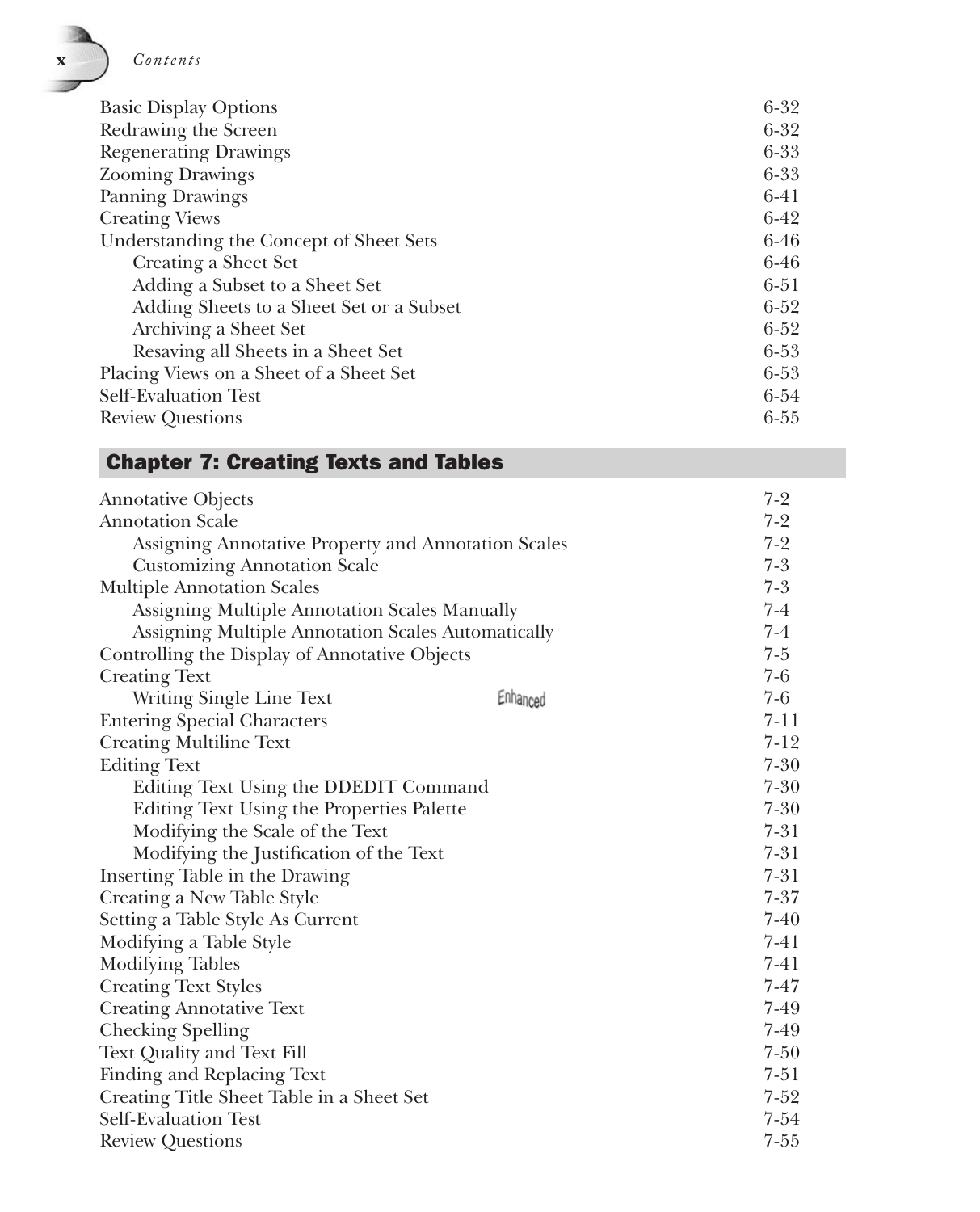## Chapter 8: Basic Dimensioning, Geometric Dimensioning, and Tolerancing

| Need for Dimensioning                                    | $8-2$    |
|----------------------------------------------------------|----------|
| Dimensioning in AutoCAD                                  | $8-2$    |
| <b>Fundamental Dimensioning Terms</b>                    | 8-3      |
| Dimension Line                                           | $8-3$    |
| <b>Dimension Text</b>                                    | $8-3$    |
| Arrowheads                                               | 8-3      |
| <b>Extension Lines</b>                                   | $8-4$    |
| Leader                                                   | $8-4$    |
| <b>Center Mark and Centerlines</b>                       | 8-5      |
| Alternate Units                                          | 8-5      |
| <b>Tolerances</b>                                        | $8-5$    |
| Limits                                                   | $8-5$    |
| <b>Associative Dimensions</b>                            | 8-6      |
| <b>Definition Points</b>                                 | $8-7$    |
| <b>Annotative Dimensions</b>                             | $8-7$    |
| <b>Selecting Dimensioning Tools</b>                      | $8 - 8$  |
| Dimensioning a Number of Objects Together                | 8-9      |
| <b>Creating Linear Dimensions</b>                        | $8 - 10$ |
| <b>Creating Aligned Dimensions</b>                       | 8-14     |
| <b>Creating Arc Length Dimensions</b>                    | $8 - 15$ |
| <b>Creating Rotated Dimensions</b>                       | $8 - 16$ |
| <b>Creating Baseline Dimensions</b><br>Enhanced          | $8 - 17$ |
| Enhanced<br><b>Creating Continued Dimensions</b>         | $8 - 18$ |
| <b>Creating Angular Dimensions</b>                       | $8 - 20$ |
| <b>Creating Diameter Dimensions</b>                      | $8-23$   |
| Creating Jogged Dimensions                               | $8 - 24$ |
| <b>Creating Radius Dimensions</b>                        | 8-24     |
| <b>Creating Jogged Linear Dimensions</b>                 | $8 - 25$ |
| <b>Generating Center Marks and Centerlines</b>           | $8-26$   |
| <b>Creating Ordinate Dimensions</b>                      | $8 - 26$ |
| Maintaining Equal spacing between Dimensions             | $8-28$   |
| <b>Creating Dimension Breaks</b>                         | 8-29     |
| <b>Creating Inspection Dimensions</b>                    | 8-31     |
| Working with True Associative Dimensions                 | $8 - 32$ |
| Removing the Dimension Associativity                     | $8 - 32$ |
| Converting a Dimension into a True Associative Dimension | 8-33     |
| Drawing Leaders                                          | 8-33     |
| Multileaders                                             | 8-38     |
| <b>Drawing Multileaders</b>                              | 8-38     |
| Adding Leaders to Existing Multileader                   | 8-41     |
| Removing Leaders from Existing Multileader               | 8-41     |
| <b>Aligning Multileaders</b>                             | 8-41     |
| Collecting Multiple Notes to Single Landing              | 8-45     |

**SEP 31**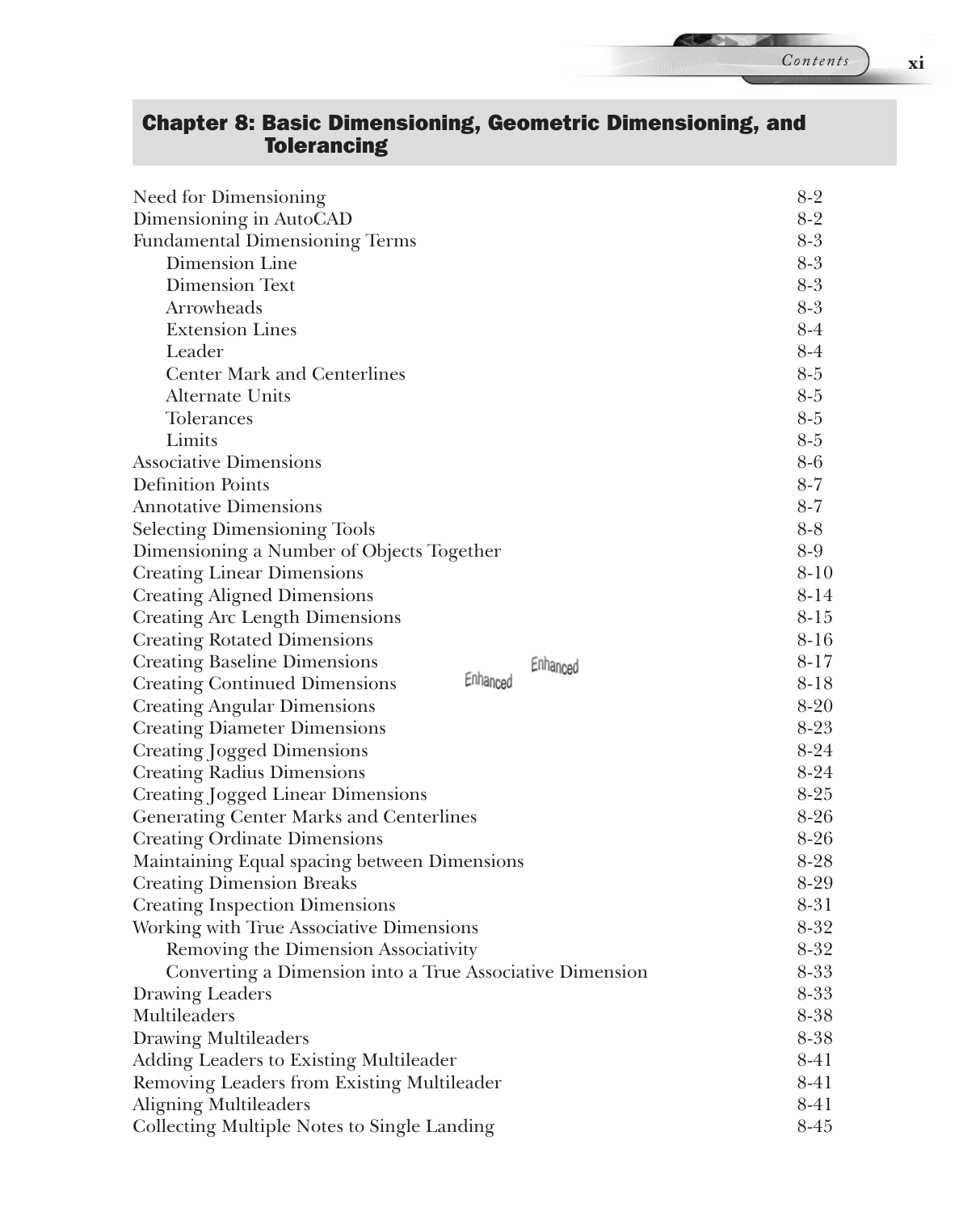**xii** *Contents*

| Geometric Dimensioning and Tolerancing                                | 8-46     |
|-----------------------------------------------------------------------|----------|
| Geometric Characteristics and Symbols                                 | 8-47     |
| Adding Geometric Tolerance                                            | $8 - 47$ |
| <b>Complex Feature Control Frames</b>                                 | 8-49     |
| <b>Combining Geometric Characteristics</b>                            | 8-49     |
| <b>Composite Position Tolerancing</b>                                 | $8 - 51$ |
| Using Feature Control Frames with Leaders                             | $8-52$   |
| Projected Tolerance Zone                                              | $8-52$   |
| Creating Annotative Dimensions, Tolerances, Leaders, and Multileaders | $8 - 55$ |
| <b>Self-Evaluation Test</b>                                           | 8-56     |
| <b>Review Questions</b>                                               | $8 - 56$ |

#### Chapter 9: Editing Dimensions

| <b>Editing Dimensions Using Editing Tools</b>   | $9-2$    |
|-------------------------------------------------|----------|
| <b>Editing Dimensions by Stretching</b>         | $9 - 2$  |
| Editing Dimensions by Trimming and Extending    | $9-3$    |
| <b>Flipping Dimension Arrow</b>                 | $9-4$    |
| Modifying the Dimensions                        | $9 - 5$  |
| <b>Editing the Dimension Text</b>               | $9-6$    |
| <b>Updating Dimensions</b>                      | $9 - 7$  |
| <b>Editing Dimensions with Grips</b>            | $9-8$    |
| Editing Dimensions Using the Properties Palette | $9-8$    |
| Model Space and Paper Space Dimensioning        | $9 - 11$ |
| Self-Evaluation Test                            | $9 - 13$ |
| <b>Review Questions</b>                         | $9 - 13$ |

#### Chapter 10: Dimension Styles, Multileader Styles, and System Variables

| Using Styles and Variables to Control Dimensions | $10-2$    |
|--------------------------------------------------|-----------|
| Creating and Restoring Dimension Styles          | $10-2$    |
| New Dimension Style Dialog box                   | $10-3$    |
| Controlling the Dimension Text Format            | $10 - 11$ |
| Fitting Dimension Text and Arrowheads            | $10-16$   |
| Formatting Primary Dimension Units               | $10-19$   |
| Formatting Alternate Dimension Units             | $10-23$   |
| Formatting the Tolerances                        | $10-25$   |
| Dimension Style Families                         | 10-29     |
| <b>Using Dimension Style Overrides</b>           | $10-32$   |
| Comparing and Listing Dimension Styles           | $10 - 33$ |
| Using Externally Referenced Dimension Styles     | 10-34     |
| Creating and Restoring Multileader Styles        | $10 - 35$ |
| Modify Multileader Style Dialog Box              | $10 - 36$ |
| Self-Evaluation Test                             | $10-43$   |
| <b>Review Questions</b>                          | $10-43$   |
|                                                  |           |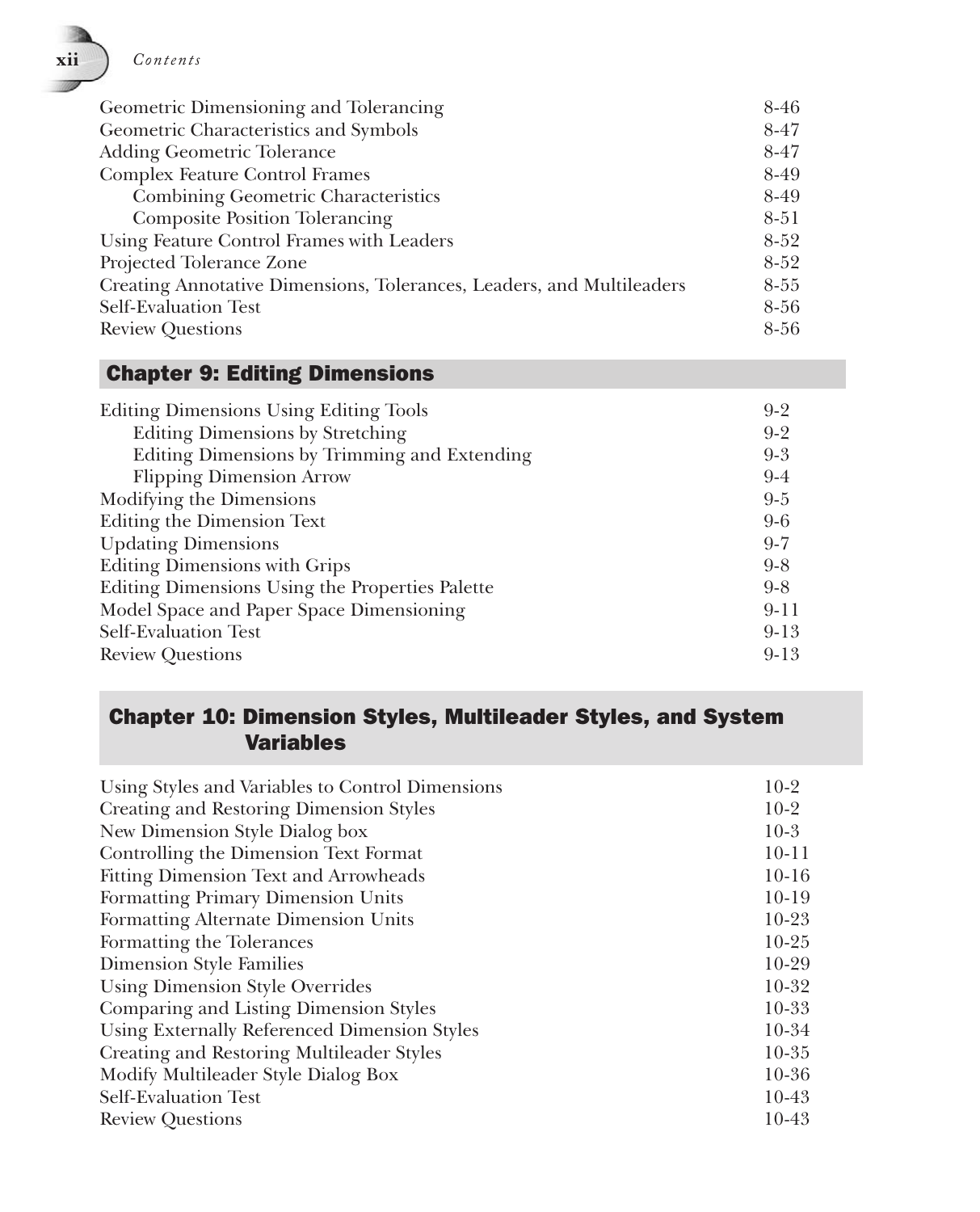#### Chapter 11: Adding Constraints to Sketches Introduction 2002 11-2 Adding Geometric Constraints 11-2 Applying the Horizontal Constraint 11-2 Applying the Vertical Constraint 11-3 Applying the Coincident Constraint 11-4 Applying the Fix Constraint 11-5 Applying the Perpendicular Constraint 11-5 Applying the Parallel Constraint 11-5 Applying the Collinear Constraint 11-6 Applying the Concentric Constraint 11-6 Applying the Tangent Constraint 11-7 Applying the Symmetric Constraint 11-7 Applying the Equal Constraint 11-7 Applying the Smooth Constraint 11-8 Controlling the Display of Constraints 11-8 Applying Constraints Automatically 11-13 Applying Dimensional Constraints 11-15 Converting a Dimensional Constraint into an Annotational Constraint 11-16 Concept of a Fully-Defined Sketch 11-16 Under-defined 11-17 Fully-defined 11-17 Over-defined 11-17 Controlling the Display of the Dimensional Constraint 11-18 Working with Equations 11-22 Adding Equations while Applying Dimensional Constraints 11-23 Adding Equations Using the Parameters Manager 11-23 Self-Evaluation Test 11-27 Review Questions 11-28

#### Chapter 12: Hatching Drawings

| Hatching                                                      | $12 - 2$  |
|---------------------------------------------------------------|-----------|
| <b>Hatch Patterns</b>                                         | $12-2$    |
| Hatch Boundary                                                | $12-2$    |
| Hatching Drawings Using the Hatch Tool                        | $12-3$    |
| Panels in the Hatch Creation Tab                              | $12 - 4$  |
| <b>Creating Annotative Hatch</b>                              | $12 - 17$ |
| Hatching the Drawing Using the Tool Palettes                  | $12 - 17$ |
| Drag and Drop Method                                          | $12 - 18$ |
| Select and Place Method                                       | $12 - 18$ |
| Modifying the Properties of the Predefined Patterns available |           |
| in the Tool Palettes                                          | 12-18     |
| Hatching Around Text, Dimensions, and Attributes              | $12 - 20$ |
| <b>Editing Hatch Patterns</b>                                 | $12 - 20$ |
| Using the Hatch Editor Tab                                    | 12-20     |

*Contents* **xiii**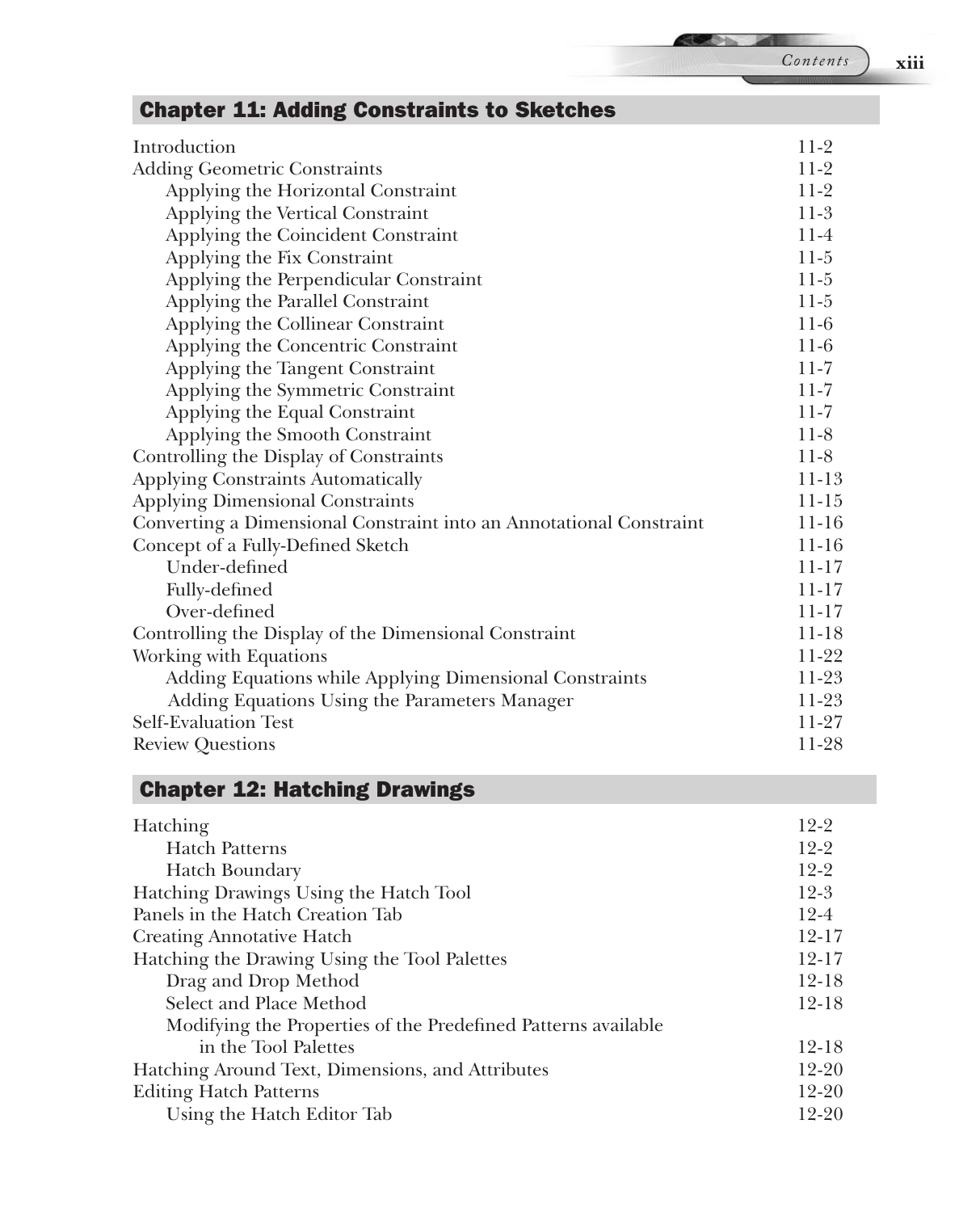

| Using the Edit Hatch Tool              | 12-20     |
|----------------------------------------|-----------|
| Using the Properties Tool              | 12-22     |
| Editing the Hatch Boundary             | 12-23     |
| Using Grips                            | $12 - 23$ |
| Trimming the Hatch Patterns            | 12-24     |
| Using AutoCAD Editing Tools            | 12-27     |
| Hatching Blocks and Xref Drawings      | 12-27     |
| Creating a Boundary Using Closed Loops | 12-28     |
| Other Features of Hatching             | 12-29     |
| Self-Evaluation Test                   | 12-30     |
| <b>Review Questions</b>                | 12-31     |

#### Chapter 13: Model Space Viewports, Paper Space Viewports, and **Layouts**

| Model Space and Paper Space/Layouts                                                 | $13-2$    |
|-------------------------------------------------------------------------------------|-----------|
| Model Space Viewports (Tiled Viewports)                                             | $13-3$    |
| <b>Creating Tiled Viewports</b>                                                     | $13-3$    |
| Making a Viewport Current                                                           | 13-6      |
| Joining Two Adjacent Viewports                                                      | $13-6$    |
| Paper Space Viewports (Floating Viewports)                                          | $13 - 7$  |
| <b>Creating Floating Viewports</b>                                                  | $13-8$    |
| <b>Creating Rectangular Viewports</b>                                               | 13-9      |
| <b>Creating Polygonal Viewports</b>                                                 | $13-10$   |
| Converting an Existing Closed Object into a Viewport                                | $13 - 11$ |
| Temporary Model Space                                                               | $13 - 11$ |
| <b>Editing Viewports</b>                                                            | $13 - 13$ |
| Controlling the Display of Objects in Viewports                                     | 13-13     |
| Locking the Display of Objects in Viewports                                         | $13 - 13$ |
| Controlling the Display of Hidden Lines in Viewports                                | 13-14     |
| <b>Clipping Existing Viewports</b>                                                  | 13-14     |
| <b>Maximizing Viewports</b>                                                         | $13 - 15$ |
| Controlling the Properties of Viewport Layers                                       | $13 - 16$ |
| Controlling the Layers in Viewports Using Layer Properties Manager Dialog box 13-18 |           |
| Paper Space Linetype Scaling (PSLTSCALE System variable)                            | 13-20     |
| <b>Inserting Layouts</b>                                                            | 13-21     |
| <b>Importing Layouts to Sheet Sets</b>                                              | 13-24     |
| Inserting a Layout Using the Wizard                                                 | 13-24     |
| Defining Page Settings                                                              | 13-25     |
| Working with the MVSETUP Command                                                    | 13-26     |
| Converting the Distance Between Model Space and Paper Space                         | 13-30     |
| Controlling the Display of Annotative Objects in Viewports                          | 13-31     |
| <b>Self-Evaluation Test</b>                                                         | 13-34     |
| <b>Review Questions</b>                                                             | 13-34     |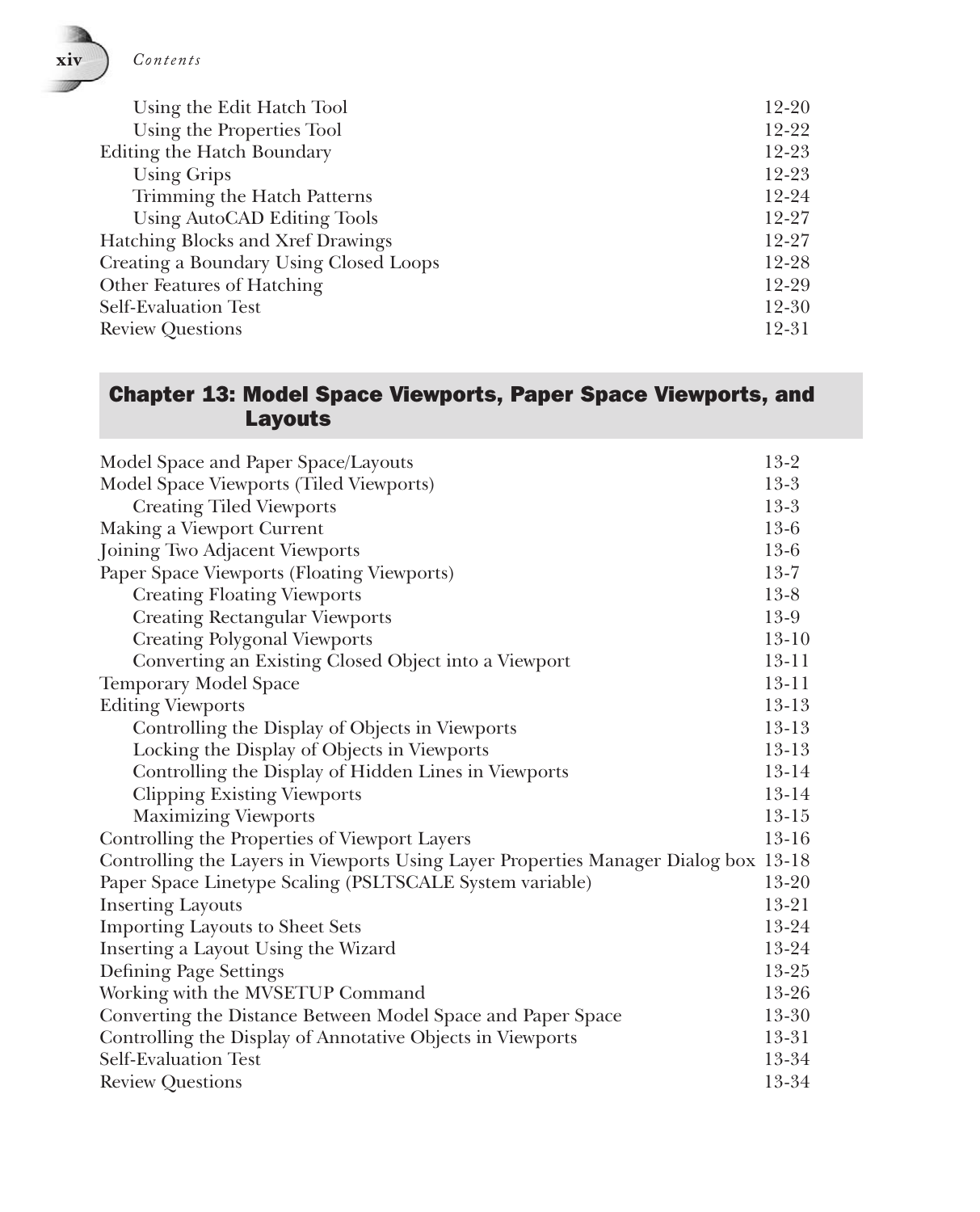#### Chapter 14: Plotting Drawings

| Plotting Drawings in AutoCAD                |          | 14-2      |
|---------------------------------------------|----------|-----------|
| Plotting Drawings Using the Plot Dialog Box |          | $14-2$    |
| <b>Adding Plotters</b>                      |          | $14 - 10$ |
| Editing the Plotter Configuration           |          | $14 - 11$ |
| Importing PCP/PC2 Configuration Files       |          | $14-13$   |
| <b>Setting Plot Parameters</b>              |          | $14-13$   |
| Working with Page Setups                    |          | $14-13$   |
| <b>Using Plot Styles</b>                    |          | $14 - 17$ |
| Adding a Plot Style                         |          | $14-18$   |
| Plot Style Table Editor                     |          | 14-20     |
| <b>Applying Plot Styles</b>                 | Enhanced | 14-23     |
| Setting the Current Plot Style              |          | 14-24     |
| Plotting Sheets in a Sheet Set              |          | 14-28     |
| Self-Evaluation Test                        |          | 14-28     |
| <b>Review Questions</b>                     |          | 14-29     |

#### Chapter 15: Template Drawings

| <b>Creating Template Drawings</b>                                | $15-2$    |
|------------------------------------------------------------------|-----------|
| <b>Standard Template Drawings</b>                                | $15-2$    |
| Loading a Template Drawing                                       | $15-8$    |
| Customizing Drawings with Layers and Dimensioning Specifications | 15-9      |
| Customizing a Drawing with Layout                                | $15-14$   |
| <b>Customizing Drawings with Viewports</b>                       | $15-18$   |
| Customizing Drawings According to Plot Size and Drawing Scale    | $15-20$   |
| Self-Evaluation Test                                             | $15-24$   |
| <b>Review Questions</b>                                          | $15 - 25$ |
|                                                                  |           |

#### Chapter 16: Working with Blocks

| The Concept of Blocks                                           | $16-2$  |
|-----------------------------------------------------------------|---------|
| Converting Entities into a Block                                | $16-2$  |
| <b>Inserting Blocks</b>                                         | $16-5$  |
| <b>Creating and Inserting Annotative Blocks</b>                 | $16-12$ |
| <b>Block Editor</b>                                             | $16-15$ |
| Dynamic Blocks                                                  | $16-16$ |
| Adding Parameter and Action Simultaneously Using Parameter Sets | 16-34   |
| Inserting Blocks Using the DesignCenter                         | 16-34   |
| Using Tool Palettes to Insert Blocks                            | 16-35   |
| Inserting Blocks in the Drawing                                 | 16-35   |
| Modifying Properties of the Blocks in the Tool Palettes         | 16-36   |
| Adding Blocks in Tool Palettes                                  | 16-37   |
| Drag and Drop Method                                            | 16-37   |
| Shortcut Menu                                                   | 16-38   |
| Modifying Existing Blocks in the Tool Palettes                  | 16-38   |

*Contents* **xv**

**SEP 34**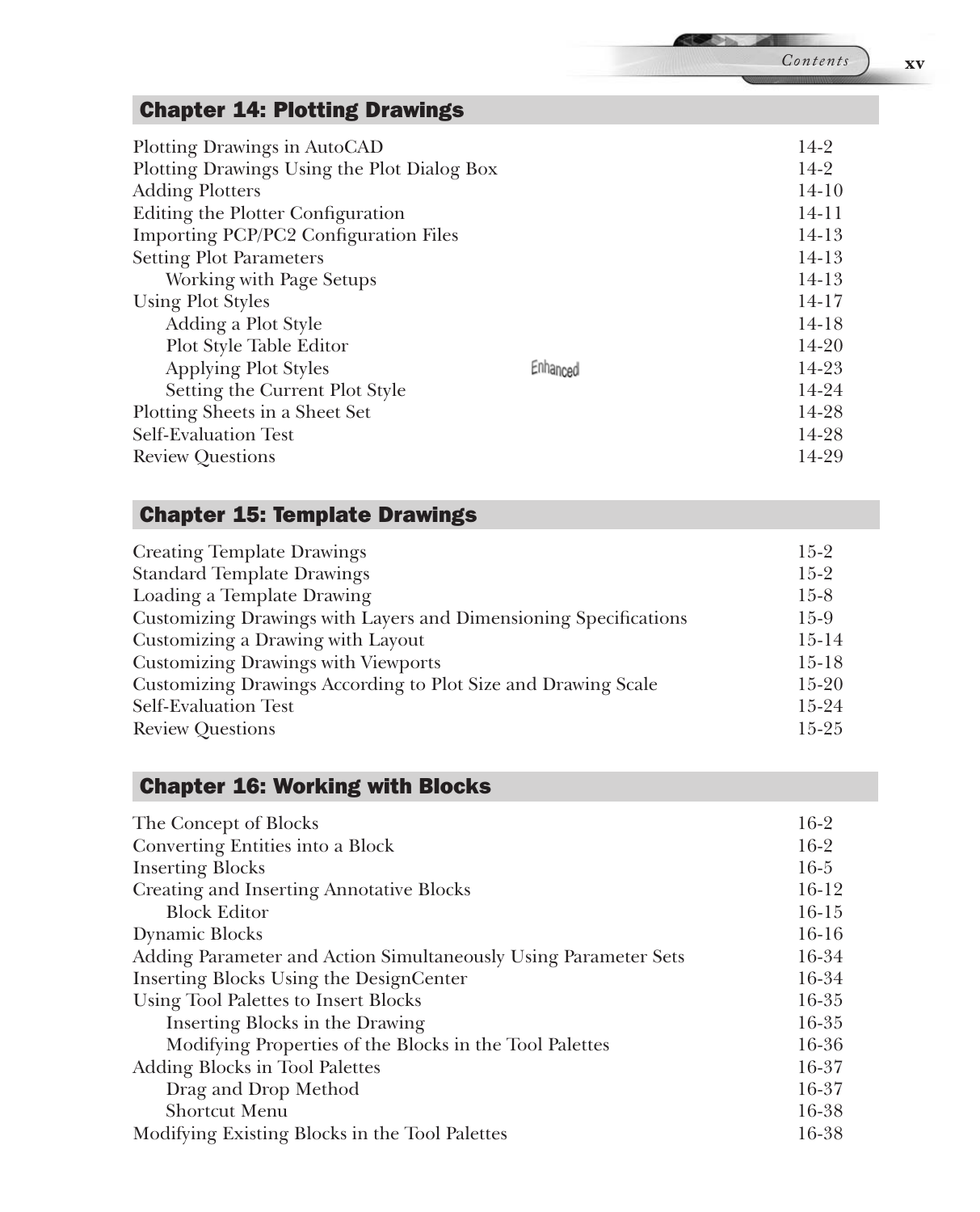**xvi** *Contents*

| Layers, Colors, Linetypes, and Lineweights for Blocks   | 16-39     |
|---------------------------------------------------------|-----------|
| Nesting of Blocks                                       | 16-40     |
| <b>Inserting Multiple Blocks</b>                        | 16-42     |
| Creating Drawing Files Using the Write Block Dialog box | 16-44     |
| Defining the Insertion Base Point                       | 16-46     |
| <b>Editing Blocks</b>                                   | 16-46     |
| Editing Blocks in Place                                 | 16-46     |
| Exploding Blocks Using the XPLODE Command               | $16 - 50$ |
| <b>Renaming Blocks</b>                                  | $16 - 51$ |
| <b>Deleting Unused Blocks</b>                           | 16-52     |
| Applying Constraints to Blocks                          | 16-53     |
| <b>Self-Evaluation Test</b>                             | 16-59     |
| <b>Review Questions</b>                                 | 16-60     |

#### Chapter 17: Defining Block Attributes

| $17-2$<br>Defining Attributes<br>$17-8$<br><b>Editing Attribute Definition</b><br>$17-8$<br>Using the Properties Palette<br><b>Inserting Blocks with Attributes</b><br><b>Managing Attributes</b><br><b>Extracting Attributes</b><br><b>Controlling Attribute Visibility</b><br><b>Editing Block Attributes</b><br>Editing Attributes Using the Enhanced Attribute Editor<br>Editing Attributes Using the Edit Attributes Dialog Box<br>Global Editing of Attributes<br>Redefining a Block With Attributes<br>In-place Editing of Blocks with Attributes<br>Inserting Text Files in the Drawing<br>Self-Evaluation Test | <b>Understanding Attributes</b> | $17-2$    |
|-------------------------------------------------------------------------------------------------------------------------------------------------------------------------------------------------------------------------------------------------------------------------------------------------------------------------------------------------------------------------------------------------------------------------------------------------------------------------------------------------------------------------------------------------------------------------------------------------------------------------|---------------------------------|-----------|
|                                                                                                                                                                                                                                                                                                                                                                                                                                                                                                                                                                                                                         |                                 |           |
|                                                                                                                                                                                                                                                                                                                                                                                                                                                                                                                                                                                                                         |                                 |           |
|                                                                                                                                                                                                                                                                                                                                                                                                                                                                                                                                                                                                                         |                                 |           |
|                                                                                                                                                                                                                                                                                                                                                                                                                                                                                                                                                                                                                         |                                 | 17-9      |
|                                                                                                                                                                                                                                                                                                                                                                                                                                                                                                                                                                                                                         |                                 | $17 - 12$ |
|                                                                                                                                                                                                                                                                                                                                                                                                                                                                                                                                                                                                                         |                                 | $17 - 18$ |
|                                                                                                                                                                                                                                                                                                                                                                                                                                                                                                                                                                                                                         |                                 | 17-37     |
|                                                                                                                                                                                                                                                                                                                                                                                                                                                                                                                                                                                                                         |                                 | 17-38     |
|                                                                                                                                                                                                                                                                                                                                                                                                                                                                                                                                                                                                                         |                                 | 17-38     |
|                                                                                                                                                                                                                                                                                                                                                                                                                                                                                                                                                                                                                         |                                 | 17-39     |
|                                                                                                                                                                                                                                                                                                                                                                                                                                                                                                                                                                                                                         |                                 | $17 - 41$ |
|                                                                                                                                                                                                                                                                                                                                                                                                                                                                                                                                                                                                                         |                                 | 17-47     |
|                                                                                                                                                                                                                                                                                                                                                                                                                                                                                                                                                                                                                         |                                 | 17-47     |
|                                                                                                                                                                                                                                                                                                                                                                                                                                                                                                                                                                                                                         |                                 | 17-48     |
|                                                                                                                                                                                                                                                                                                                                                                                                                                                                                                                                                                                                                         |                                 | 17-49     |
| <b>Review Questions</b>                                                                                                                                                                                                                                                                                                                                                                                                                                                                                                                                                                                                 |                                 | 17-49     |

#### Chapter 18: Understanding External References

| <b>External References</b>                            |          | 18-2    |
|-------------------------------------------------------|----------|---------|
| Dependent Symbols                                     |          | $18-2$  |
| Managing External References in a Drawing             |          | 18-4    |
| The Overlay Option                                    | Enhanced | 18-12   |
| Attaching Files to a Drawing                          |          | 18-16   |
| Working with Underlays                                |          | $18-16$ |
| Editing an Underlay                                   |          | $18-17$ |
| Opening an Xreffed Object in a Separate Window        |          | 18-19   |
| Using the DesignCenter to Attach a Drawing as an Xref |          | 18-19   |
| Adding xref Dependent Named Objects                   |          | 18-20   |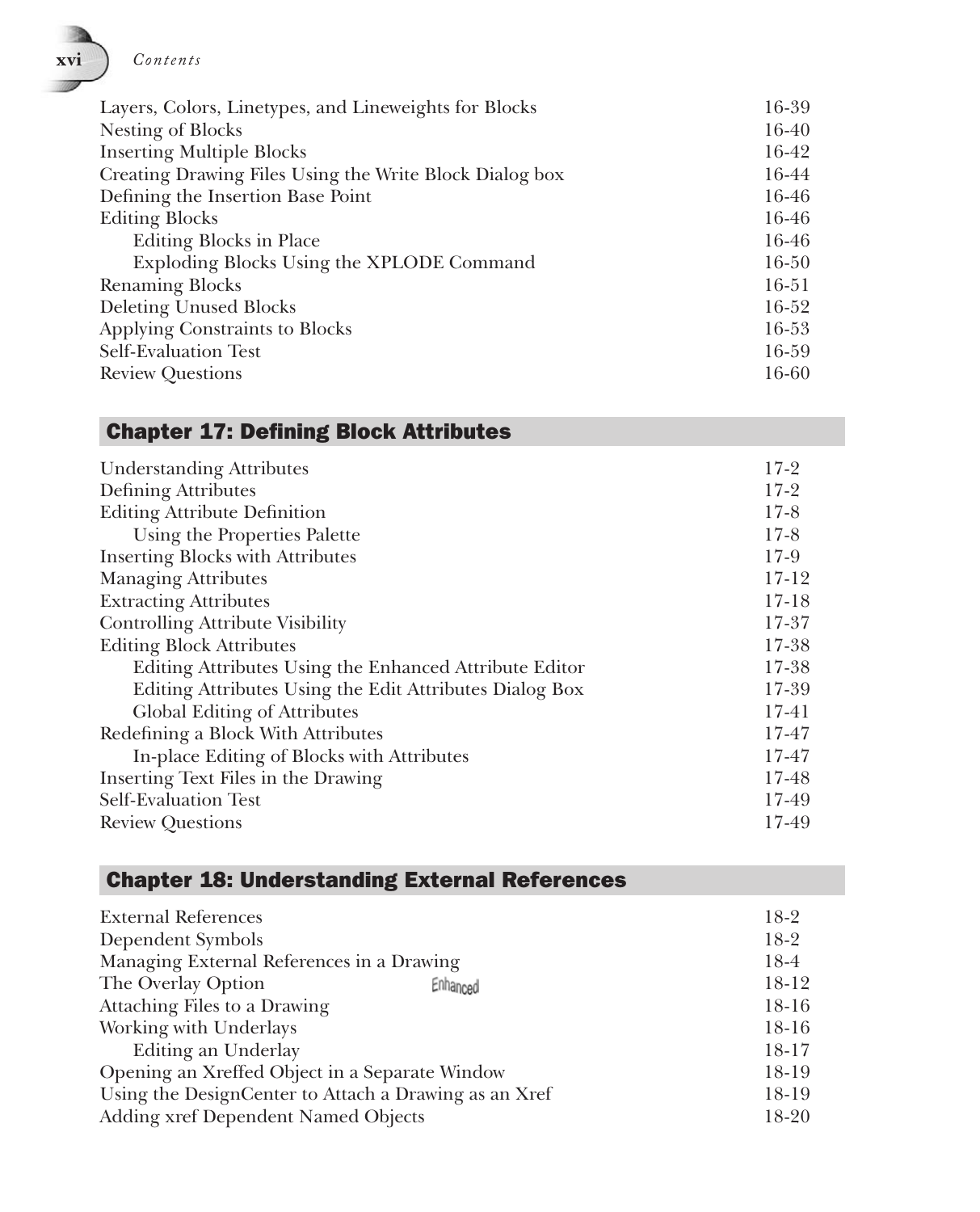| iontents |
|----------|

**RESPONS** 

| Clipping External References | 18-22   |
|------------------------------|---------|
| Displaying Clipping Frame    | 18-24   |
| Demand Loading               | 18-24   |
| Editing References in-Place  | $18-26$ |
| Self-Evaluation Test         | 18-28   |
| <b>Review Questions</b>      | 18-28   |
|                              |         |

#### Chapter 19: Working with Advanced Drawing Options

| Understanding the Use of Multilines        | 19-2      |
|--------------------------------------------|-----------|
| Defining the Multiline Style               | $19-2$    |
| <b>Drawing Multilines</b>                  | $19-7$    |
| Editing Multilines by Using Grips          | $19-8$    |
| Editing Multilines by Using the Dialog Box | 19-9      |
| Cross Intersection (CC/OC/MC)              | $19-10$   |
| Tee Intersection (CT/OT/MT)                | $19-10$   |
| Corner $[oint (C])$                        | $19 - 11$ |
| Adding and Deleting Vertices (AV/DV)       | 19-12     |
| Cutting and Welding Multilines (CS/CA/WA)  | 19-12     |
| <b>Creating Revision Clouds</b>            | $19-15$   |
| <b>Creating Wipeouts</b>                   | $19-16$   |
| <b>Creating NURBS</b>                      | 19-17     |
| <b>Editing Splines</b>                     | 19-20     |
| Editing Splines using 3D Edit Bar          | 19-24     |
| Self-Evaluation Test                       | 19-25     |
| <b>Review Questions</b>                    | 19-25     |
|                                            |           |

#### Chapter 20: Grouping and Advanced Editing of Sketched Objects

| Grouping Sketched Objects Using the Object Grouping Dialog box | $20-2$    |
|----------------------------------------------------------------|-----------|
| Grouping Sketched Objects Using the Group Button               | $20 - 7$  |
| <b>Selecting Groups</b>                                        | $20 - 8$  |
| Changing Properties of an Object                               | $20 - 9$  |
| <b>Exploding Compound Objects</b>                              | $20 - 15$ |
| <b>Editing Polylines</b>                                       | $20 - 16$ |
| <b>Editing Single Polyline</b>                                 | $20 - 17$ |
| <b>Editing Multiple Polylines</b>                              | 20-31     |
| <b>Undoing Previous Commands</b>                               | 20-32     |
| Reversing the Undo Operation                                   | 20-38     |
| <b>Renaming Named Objects</b>                                  | 20-38     |
| <b>Removing Unused Named Objects</b>                           | 20-39     |
| View items you can purge                                       | 20-40     |
| View items you cannot purge                                    | 20-41     |
| Setting Selection Modes Using the Options Dialog Box           | 20-42     |
| Noun/verb selection                                            | 20-42     |
| Use Shift to add to selection Option                           | 20-42     |
| Implied windowing                                              | 20-44     |

*Contents* **xvii**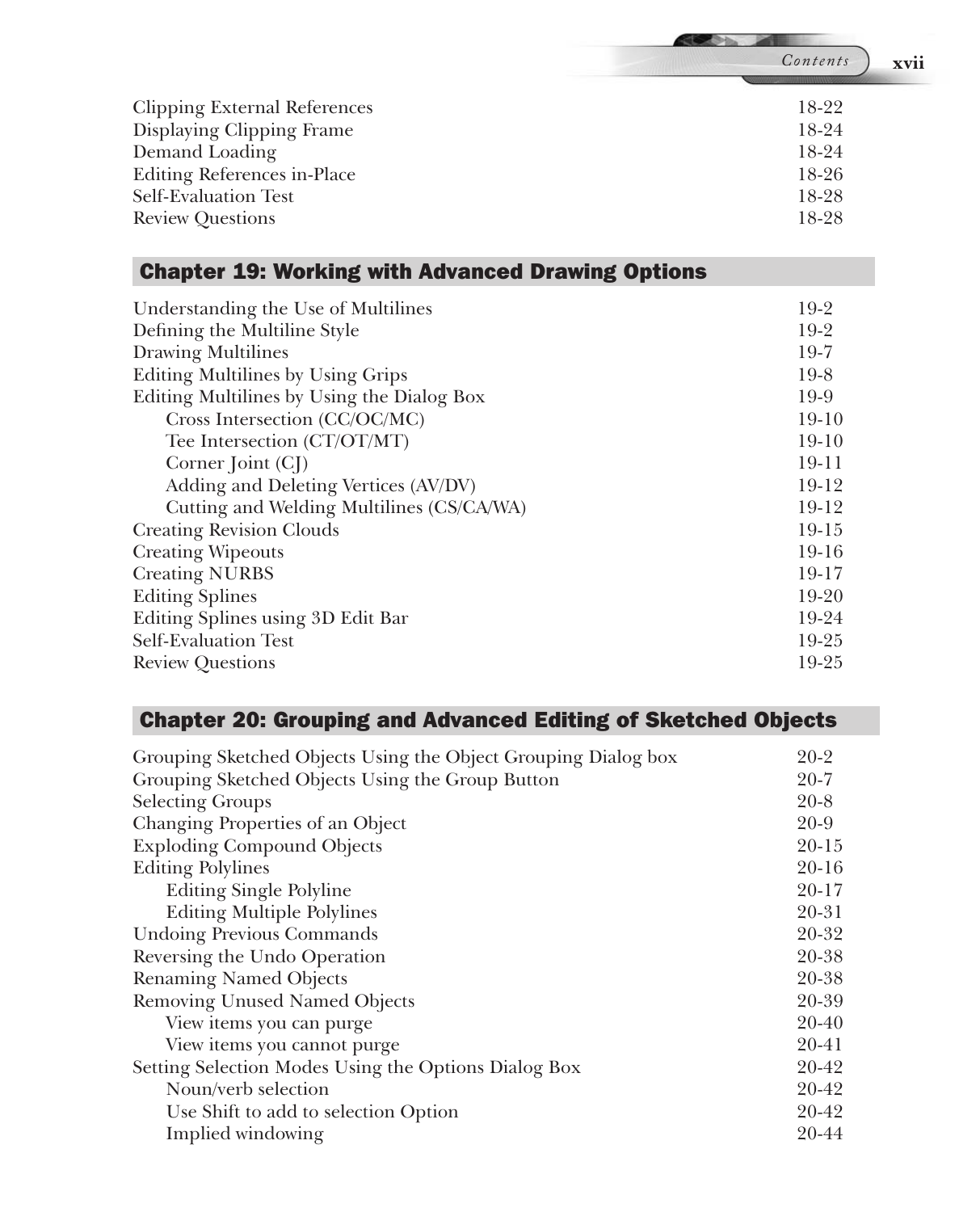

| Press and drag          | 20-44     |
|-------------------------|-----------|
| Object grouping         | 20-44     |
| Associative Hatch       | 20-44     |
| Pickbox Size            | $20 - 45$ |
| Window selection method | $20 - 45$ |
| Self-Evaluation Test    | $20 - 45$ |
| <b>Review Questions</b> | $20 - 46$ |
|                         |           |

#### Chapter 21: Working with Data Exchange & Object Linking and Embedding

| Understanding the Concept of Data Exchange in AutoCAD | $21-2$    |
|-------------------------------------------------------|-----------|
| Creating Data Interchange (DXF) Files                 | $21-2$    |
| Creating a Data Interchange File                      | $21-2$    |
| Information in a DXF File                             | $21-3$    |
| Converting DXF Files into Drawing Files               | $21-3$    |
| <b>Importing CAD Files</b>                            | $21-4$    |
| Other Data Exchange Formats                           | $21-4$    |
| DXB File Format                                       | $21-4$    |
| Creating and Using an ACIS File                       | $21 - 5$  |
| <b>Importing 3D Studio Files</b>                      | $21 - 5$  |
| Creating and Using a Windows Metafile                 | $21 - 5$  |
| Creating and Using a V8 DGN File                      | $21-6$    |
| Creating a BMP File                                   | $21-6$    |
| <b>Raster Images</b>                                  | $21-6$    |
| <b>Attaching Raster Images</b>                        | $21 - 7$  |
| <b>Managing Raster Images</b>                         | $21-9$    |
| <b>Editing Raster Image Files</b>                     | 21-11     |
| <b>Clipping Raster Images</b>                         | $21 - 11$ |
| <b>Adjusting Raster Images</b>                        | 21-12     |
| Modifying the Image Quality                           | 21-13     |
| Modifying the Transparency of an Image                | $21 - 13$ |
| Controlling the Display of Image Frames               | $21 - 14$ |
| Changing the Display Order                            | $21 - 14$ |
| <b>Other Editing Operations</b>                       | $21 - 15$ |
| <b>Scaling Raster Images</b>                          | $21-15$   |
| <b>DWG CONVERT</b>                                    | $21 - 15$ |
| <b>Conversion Setup Options</b>                       | $21 - 16$ |
| Working With PostScript Files                         | $21 - 20$ |
| <b>Creating PostScript Files</b>                      | 21-20     |
| Object Linking and Embedding (OLE)                    | 21-22     |
| <b>Content Explorer</b>                               | 21-31     |
| Self-Evaluation Test                                  | 21-32     |
| <b>Review Questions</b>                               | 21-33     |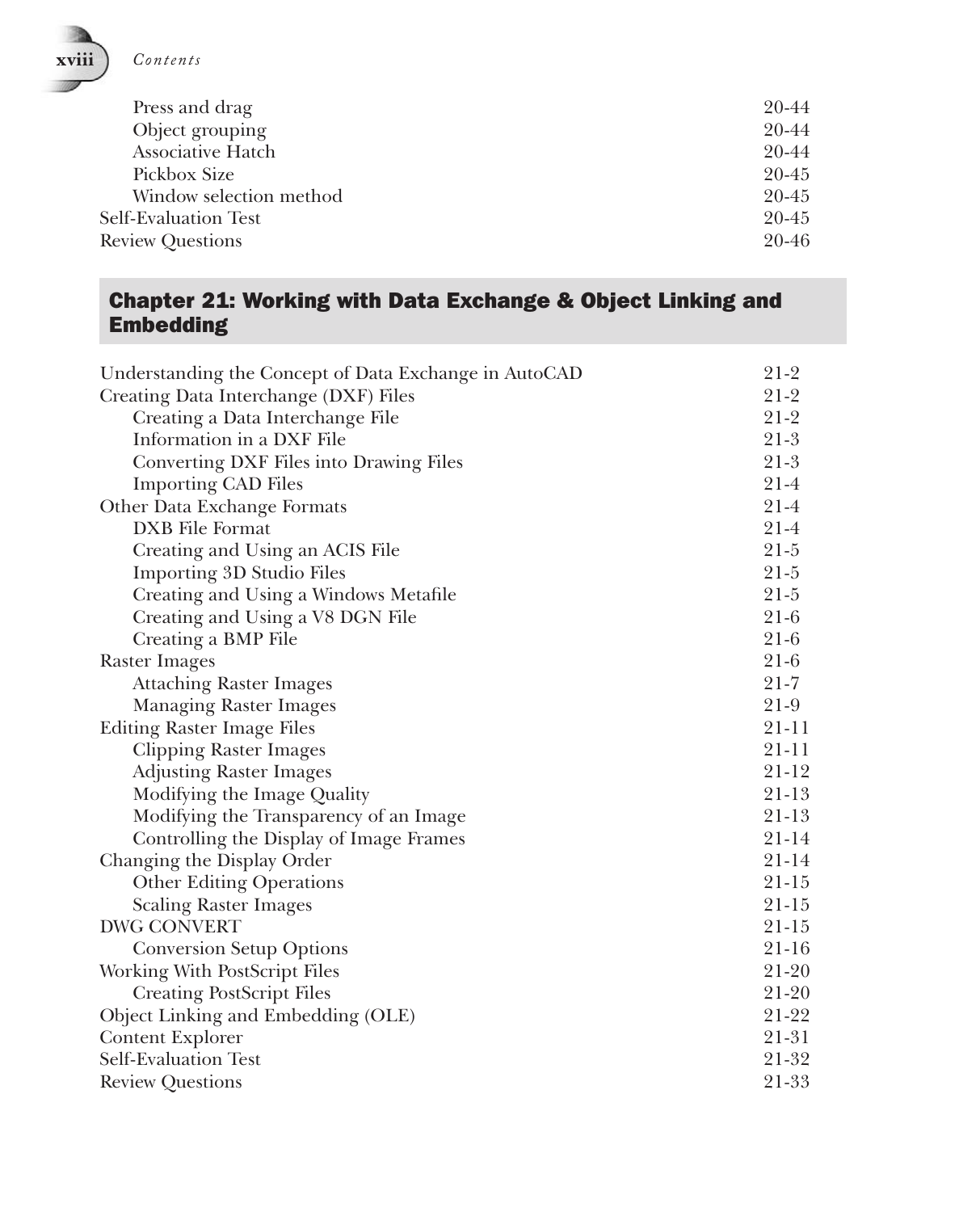| <b>Chapter 22: The User Coordinate System</b>                 | Chapter For Free Download |
|---------------------------------------------------------------|---------------------------|
| The World Coordinate System (WCS)                             | $22 - 2$                  |
| Controlling the Visibility of the UCS Icon                    | $22 - 2$                  |
| Defining the New UCS                                          | $22 - 4$                  |
| Managing the UCS through the Dialog Box                       | $22 - 19$                 |
| <b>System Variables</b>                                       | 22-23                     |
| <b>Self-Evaluation Test</b>                                   | 22-24                     |
| <b>Review Questions</b>                                       | 22-24                     |
| <b>Chapter 23: Getting Started with 3D</b>                    | Chapter For Free Download |
| Starting Three Dimensional (3D) Modeling In AutoCAD           | $23-2$                    |
| Use of Three-dimensional Drawing                              | $23 - 2$                  |
| Types of 3D Models                                            | $23 - 3$                  |
| Wireframe Models                                              | $23 - 3$                  |
| Surface Models                                                | $23 - 3$                  |
| Solid Models                                                  | $23 - 4$                  |
| Conventions in AutoCAD                                        | $23 - 4$                  |
| Changing the Viewpoint to View 3D Models                      | $23 - 5$                  |
| Changing the Viewpoint Using the ViewCube                     | $23 - 6$                  |
| Changing the Viewpoint Using the Ribbon or the Toolbar        | $23 - 7$                  |
| Changing the Viewpoint Using the Viewpoint Presets Dialog Box | 23-9                      |
| Changing the Viewpoint Using the Command                      | $23 - 11$                 |
| In-Canvas Viewport Control                                    | 23-14                     |
| 3D Coordinate Systems                                         | $23 - 15$                 |
| Absolute Coordinate System                                    | $23 - 15$                 |
| <b>Relative Coordinate System</b>                             | $23 - 16$                 |
| Direct Distance Entry Method                                  | 23-19                     |
| Trim, Extend, and Fillet Tools in 3D                          | $23 - 21$                 |
| Setting Thickness and Elevation for New Objects               | 23-22                     |
| The ELEV Command                                              | 23-22                     |
| Suppressing the Hidden Edges                                  | 23-24                     |
| Creating 3D Polylines                                         | 23-24                     |
| Converting Wireframe Models into Surface Models               | 23-25                     |
| Creating 3D Faces                                             | 23-25                     |
| <b>Creating Polyface Meshes</b>                               | 23-26                     |
| Controlling the Visibility of the 3D Face Edges               | 23-27                     |
| <b>Creating Planar Surfaces</b>                               | 23-27                     |
| The 3DMESH Command                                            | 23-28                     |
| Editing the Surface Mesh                                      | 23-29                     |
| The Edit Polyline Tool                                        | 23-29                     |

*Contents* **xix**

**REPAIR**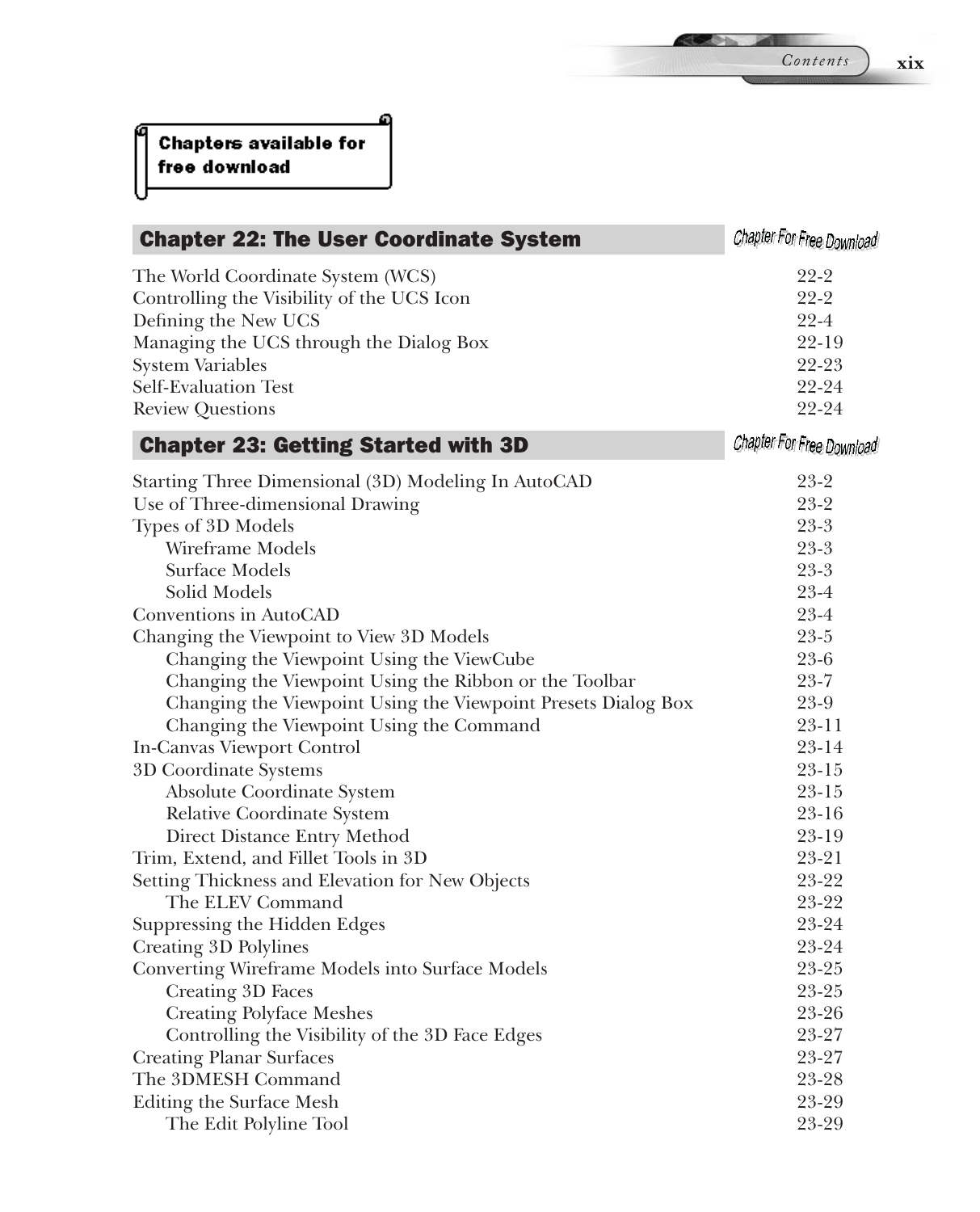| Dynamic Viewing of 3D Objects            | 23-31 |
|------------------------------------------|-------|
| Using the Steering Wheels                | 23-32 |
| Dynamically Rotating the View of a Model | 23-35 |
| Clipping the View of a Model Dynamically | 23-42 |
| Nudge Functionality                      | 23-43 |
| Self-Evaluation Test                     | 23-43 |
| <b>Review Questions</b>                  | 23-44 |

| <b>Chapter 24: Creating Solid Models</b>                     | Chapter For Free Download |
|--------------------------------------------------------------|---------------------------|
| What is Solid Modeling?                                      | $24-2$                    |
| <b>Creating Predefined Solid Primitives</b>                  | $24 - 2$                  |
| Creating a Solid Box                                         | $24 - 2$                  |
| Creating a Solid Cone                                        | $24 - 5$                  |
| Creating a Solid Cylinder                                    | $24 - 7$                  |
| Creating a Solid Sphere                                      | $24 - 8$                  |
| Creating a Solid Torus                                       | 24-9                      |
| Creating a Solid Wedge                                       | $24 - 10$                 |
| Creating a Pyramid                                           | $24 - 10$                 |
| Creating a Polysolid                                         | $24 - 11$                 |
| Creating a Helix                                             | 24-14                     |
| Modifying the Visual Styles of Solids                        | 24-16                     |
| Controlling the Settings of Edges                            | 24-22                     |
| Controlling the Face Display                                 | 24-24                     |
| Controlling the Backgrounds                                  | 24-25                     |
| <b>Creating Complex Solid Models</b>                         | 24-25                     |
| <b>Creating Regions</b>                                      | 24-26                     |
| Creating Complex Solid Models by Applying Boolean Operations | 24-26                     |
| <b>Combining Solid Models</b>                                | 24-26                     |
| Subtracting One Solid From the Other                         | 24-27                     |
| <b>Intersecting Solid Models</b>                             | 24-27                     |
| Checking Interference in Solids                              | 24-28                     |
| Dynamic UCS                                                  | 24-33                     |
| Defining the New UCS Using the ViewCube and the Ribbon       | 24-34                     |
| <b>Creating Extruded Solids</b>                              | 24-34                     |
| Extruding along the Normal                                   | 24-35                     |
| Extruding with a Taper Angle                                 | 24-35                     |
| Extruding along a Direction                                  | 24-36                     |
| Extruding along a Path                                       | 24-36                     |
| <b>Extruding using Expressions</b>                           | 24-37                     |
| <b>Creating Revolved Solids</b>                              | 24-37                     |
| <b>Creating Swept Solids</b>                                 | 24-38                     |
| <b>Creating Lofted Solids</b>                                | 24-42                     |
| <b>Creating Presspull Solids</b>                             | 24-52                     |
| Self-Evaluation Test                                         | 24-61                     |
| <b>Review Questions</b>                                      | 24-62                     |

 **xx** *Contents*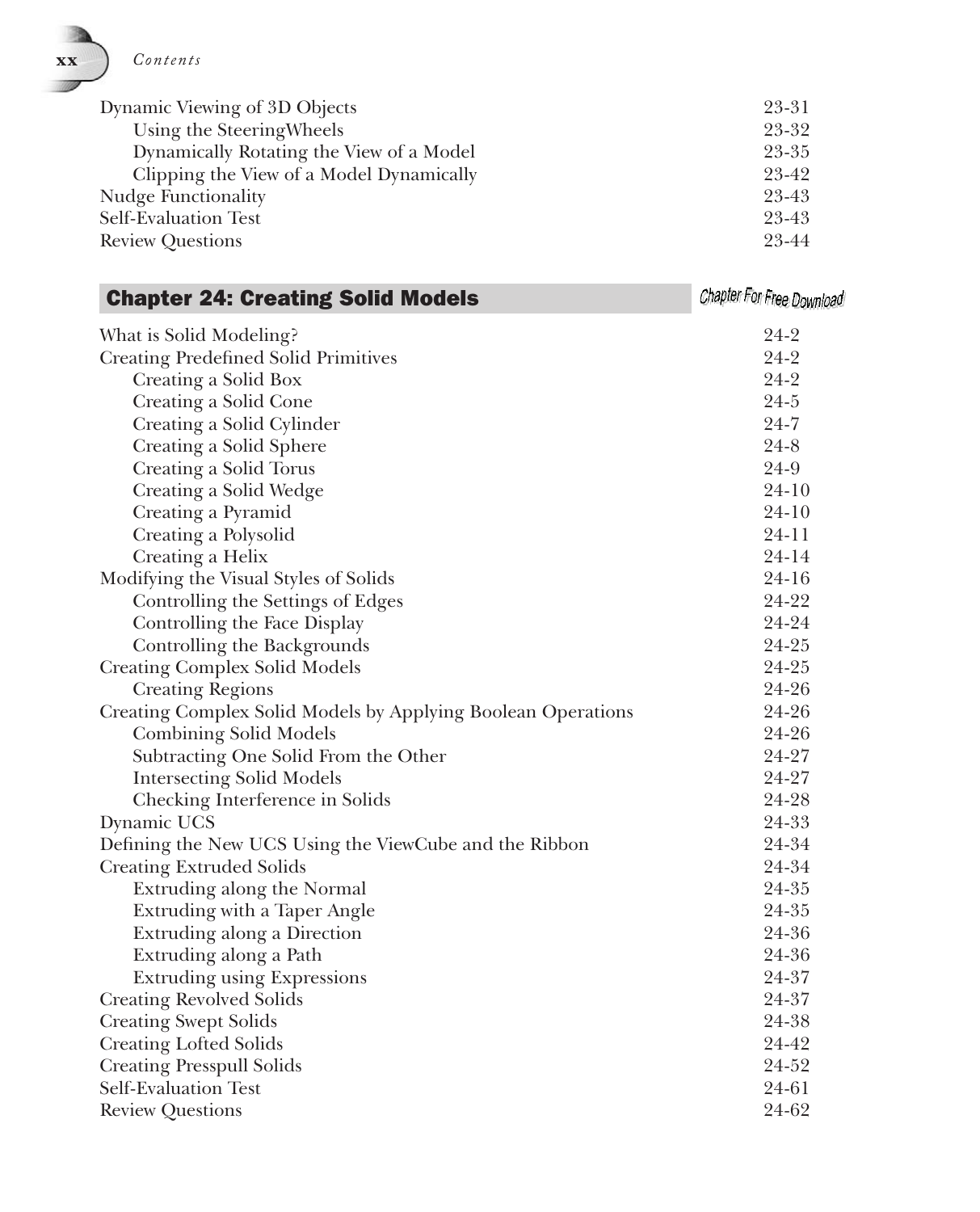Chapter For Free Download

**SEP 35** 

| <b>Chapter 25: Editing 3D Objects-I</b>        |          | Chapter For Free Download |  |
|------------------------------------------------|----------|---------------------------|--|
| <b>Filleting Solid Models</b>                  |          | $25-2$                    |  |
| <b>Chamfering Solid Models</b>                 |          | $25 - 3$                  |  |
| Rotating Solid Models in 3D Space              |          | $25 - 4$                  |  |
| Rotating Solid Models about an Axis            |          | $25 - 6$                  |  |
| Mirroring Solid Models in 3D Space             |          | $25 - 7$                  |  |
| Moving Models in 3D Space                      |          | $25 - 12$                 |  |
| Creating Arrays in 3D Space                    |          | $25 - 13$                 |  |
| <b>Aligning Solid Models</b>                   |          | $25 - 14$                 |  |
| Aligning Solids by Defining an Alignment Plane |          | $25 - 17$                 |  |
| <b>Extracting Edges of a Solid Model</b>       |          | $25 - 18$                 |  |
| Converting Objects to Surfaces                 |          | $25-19$                   |  |
| Converting Objects to Solids                   |          | $25 - 20$                 |  |
| <b>Converting Surfaces to Solids</b>           |          | $25 - 20$                 |  |
| Point Cloud                                    | Enhanced | $25 - 21$                 |  |
| Attaching the Point Cloud                      |          | $25 - 21$                 |  |
| Attaching the Point Cloud                      |          | $25 - 23$                 |  |
| <b>Slicing Solid Models</b>                    |          | 25-24                     |  |
| Creating the Cross-Sections of Solids          |          | 25-27                     |  |
| Self-Evaluation Test                           |          | $25 - 31$                 |  |
| <b>Review Questions</b>                        |          | $25 - 32$                 |  |

#### Chapter 26: Editing 3D Objects-II

| <b>Editing Solid Models</b>                              | $26-2$    |
|----------------------------------------------------------|-----------|
| Editing Faces of a Solid Model                           | $26-2$    |
| Editing Edges of a Solid Model                           | $26 - 7$  |
| Editing Entire Body of a Solid Model                     | 26-9      |
| Generating a Section by Defining a Section Plane         | $26-12$   |
| Solid History                                            | 26-19     |
| Generating Drawing Views of a Solid Model                | $26 - 20$ |
| Solid View                                               | $26 - 21$ |
| Solid Drawing                                            | 26-23     |
| Solid Profile                                            | 26-24     |
| Drawing Views                                            | 26-24     |
| <b>Base View</b>                                         | 26-24     |
| Projected View                                           | 26-26     |
| <b>Edit View</b>                                         | 26-27     |
| <b>Update View</b>                                       | 26-27     |
| Auto Update                                              | 26-27     |
| Drafting Standard                                        | 26-27     |
| <b>Generating Section View</b>                           | 26-28     |
| <b>Creating Flatshot</b>                                 | 26-33     |
| Calculating the Mass Properties of Solid Models          | 26-36     |
| Recording the Drawing Steps by Using the Action Recorder | 26-38     |
| Using ShowMotion for Presentation                        | 26-39     |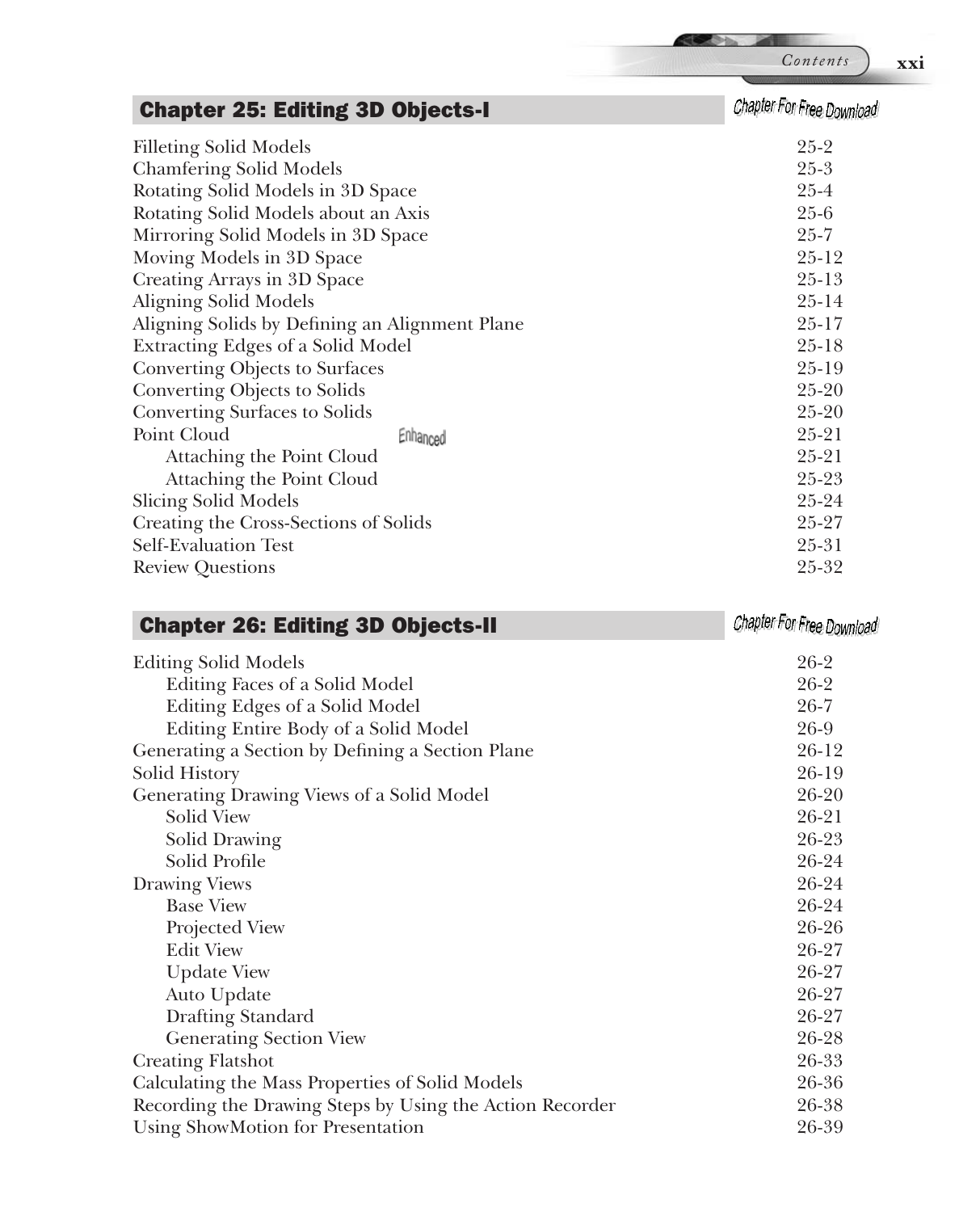

| Playing the Animation       | 26-41 |
|-----------------------------|-------|
| <b>Self-Evaluation Test</b> | 26-42 |
| <b>Review Questions</b>     | 26-43 |

| <b>Chapter 27: Surface Modeling</b>   | Chapter For Free Download |
|---------------------------------------|---------------------------|
| <b>Surface Modeling</b>               | $27-2$                    |
| <b>Creating Wireframe Elements</b>    | $27 - 2$                  |
| Spline CV                             | $27 - 2$                  |
| Spline Fit                            | $27 - 3$                  |
| Spline Freehand                       | $27 - 3$                  |
| <b>Extract Isoline Curves</b>         | $27 - 3$                  |
| Creating Surfaces by Using Profiles   | $27 - 3$                  |
| Creating an Extruded Surface          | $27 - 4$                  |
| Creating a Revolved Surface           | $27 - 5$                  |
| Creating a Loft Surface               | $27 - 6$                  |
| Creating a Sweep Surface              | $27 - 6$                  |
| Creating a Planar Surface             | $27 - 6$                  |
| <b>Creating a Network Surface</b>     | $27 - 7$                  |
| Creating Surfaces from other Surfaces | $27 - 7$                  |
| Creating a Blend Surface              | $27 - 8$                  |
| Creating a Patch Surface              | $27-10$                   |
| Creating an Offset Surface            | $27 - 11$                 |
| <b>Editing Surfaces</b>               | $27 - 12$                 |
| <b>Creating Fillets</b>               | $27 - 12$                 |
| <b>Trimming Surfaces</b>              | $27-13$                   |
| <b>Untrimming Surfaces</b>            | $27 - 15$                 |
| <b>Extending Surfaces</b>             | $27 - 15$                 |
| <b>Sculpting Surfaces</b>             | $27 - 16$                 |
| <b>Extracting Intersections</b>       | $27 - 17$                 |
| Editing the NURBS surfaces            | 27-26                     |
| <b>Projecting Geometries</b>          | 27-30                     |
| Performing Surface Analysis           | 27-37                     |
| Zebra                                 | 27-37                     |
| Analysis Curvature                    | 27-38                     |
| Analysis Draft                        | 27-39                     |
| Self-Evaluation Test                  | 27-40                     |
| <b>Review Questions</b>               | 27-41                     |

| Introduction                            | 28-2 |
|-----------------------------------------|------|
| <b>Creating Mesh Primitives</b>         | 28-2 |
| Creating a Mesh Box                     | 28-2 |
| <b>Creating Surface Meshes</b>          | 28-5 |
| <b>Creating Revolved Surface Meshes</b> | 28-5 |

Chapter 28: Mesh Modeling

Chapter For Free Download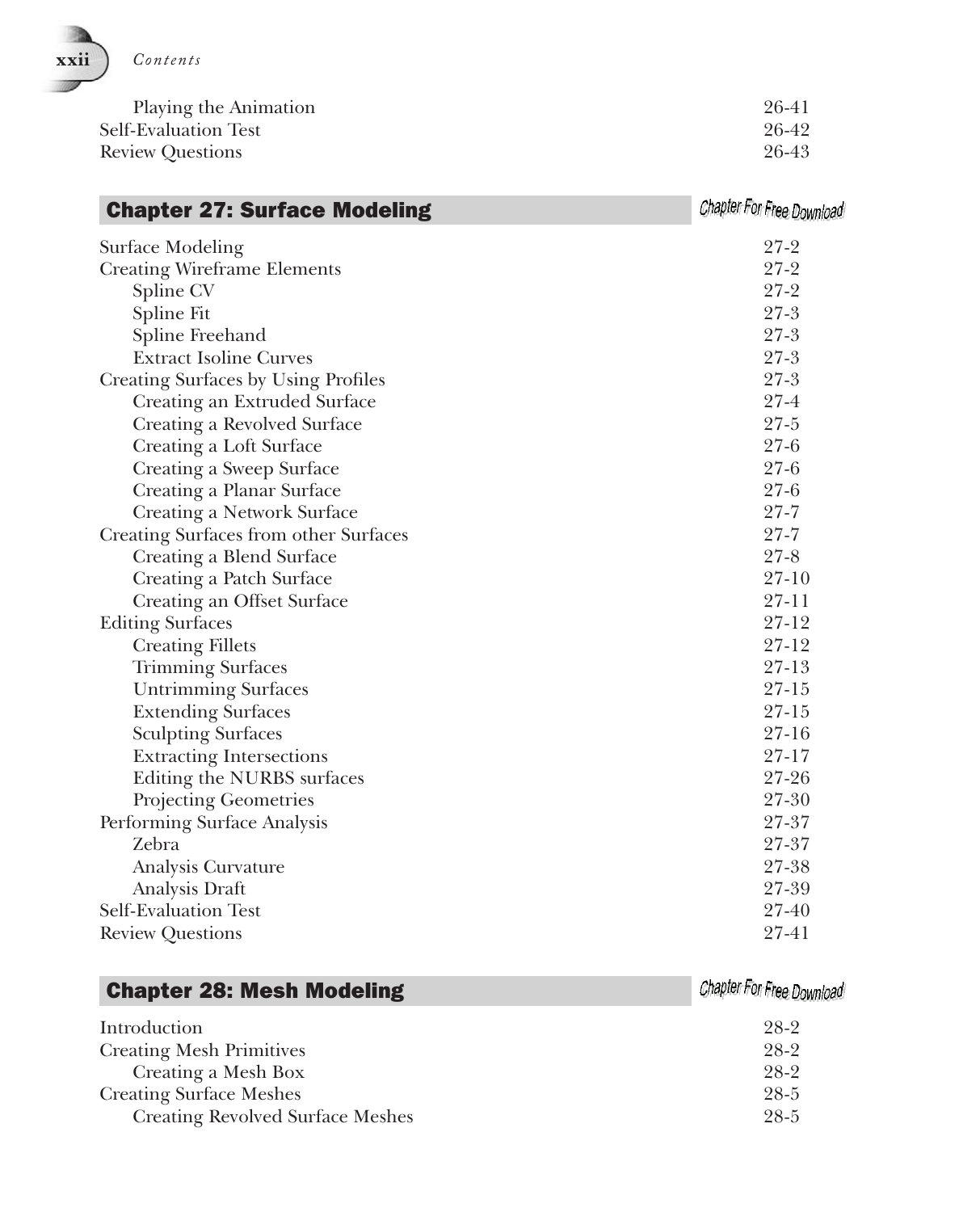| Contents<br>xxiii<br>$28 - 7$<br><b>Creating Edge Surface Meshes</b><br>$28 - 7$<br><b>Creating Ruled Surface Meshes</b><br>$28 - 8$<br><b>Creating Tabulated Surface Meshes</b><br>$28 - 10$<br>Modifying Mesh Objects<br>$28 - 10$<br><b>Adding Smoothness to Meshes</b><br>28-14<br>Refining the Meshes<br>28-15<br><b>Adding Crease to Meshes</b><br><b>Editing Mesh Faces</b><br>28-16<br>Splitting the Mesh Faces<br>28-17<br><b>Extruding the Mesh Faces</b><br>28-17<br>Merging the Mesh Faces<br>28-18<br>Closing the Gaps<br>28-19<br>28-19<br>Collapsing the Mesh Vertices<br>28-20<br>Spinning the Edges of Triangular Faces<br>28-25<br><b>Converting Mesh Objects</b><br>28-25<br>Converting Mesh Objects into Solids<br>28-27<br>Converting Mesh Objects into Surfaces<br>28-29<br>Working with Gizmos<br>Move Gizmo<br>28-29<br>28-29<br>Rotate Gizmo<br>Scale Gizmo<br>28-30<br>28-39<br><b>Self-Evaluation Test</b><br>28-40<br><b>Review Questions</b><br>Chapter For Free Download<br><b>Chapter 29: Rendering and Animating Designs</b><br>$29-2$<br>Understanding the Concept of Rendering<br>29-2<br><b>Assigning Materials</b><br>29-3<br><b>Materials Browser</b><br>29-5<br>Assigning Selected Materials to Objects<br>$29 - 6$<br><b>Attaching Material by Layers</b><br>Creating and Editing Materials<br>$29 - 6$<br><b>Basic Rendering</b><br>$29 - 8$<br><b>Creating New Materials</b><br>$29-10$<br>29-16<br>Mapping Materials on Objects<br>Converting Materials Created in AutoCAD Previous Release to<br>AutoCAD 2014 Format<br>29-21<br>29-21<br>Adding Lights to the Design<br>29-22<br>Default Light<br>Point Light<br>29-23<br>29-31<br>Spotlight<br>29-33<br>Distant Light<br>29-34<br>Web Light |  |
|------------------------------------------------------------------------------------------------------------------------------------------------------------------------------------------------------------------------------------------------------------------------------------------------------------------------------------------------------------------------------------------------------------------------------------------------------------------------------------------------------------------------------------------------------------------------------------------------------------------------------------------------------------------------------------------------------------------------------------------------------------------------------------------------------------------------------------------------------------------------------------------------------------------------------------------------------------------------------------------------------------------------------------------------------------------------------------------------------------------------------------------------------------------------------------------------------------------------------------------------------------------------------------------------------------------------------------------------------------------------------------------------------------------------------------------------------------------------------------------------------------------------------------------------------------------------------------------------------------------------------------------------------------------------------------------------------------------------------------------|--|
|                                                                                                                                                                                                                                                                                                                                                                                                                                                                                                                                                                                                                                                                                                                                                                                                                                                                                                                                                                                                                                                                                                                                                                                                                                                                                                                                                                                                                                                                                                                                                                                                                                                                                                                                          |  |
|                                                                                                                                                                                                                                                                                                                                                                                                                                                                                                                                                                                                                                                                                                                                                                                                                                                                                                                                                                                                                                                                                                                                                                                                                                                                                                                                                                                                                                                                                                                                                                                                                                                                                                                                          |  |
|                                                                                                                                                                                                                                                                                                                                                                                                                                                                                                                                                                                                                                                                                                                                                                                                                                                                                                                                                                                                                                                                                                                                                                                                                                                                                                                                                                                                                                                                                                                                                                                                                                                                                                                                          |  |
|                                                                                                                                                                                                                                                                                                                                                                                                                                                                                                                                                                                                                                                                                                                                                                                                                                                                                                                                                                                                                                                                                                                                                                                                                                                                                                                                                                                                                                                                                                                                                                                                                                                                                                                                          |  |
|                                                                                                                                                                                                                                                                                                                                                                                                                                                                                                                                                                                                                                                                                                                                                                                                                                                                                                                                                                                                                                                                                                                                                                                                                                                                                                                                                                                                                                                                                                                                                                                                                                                                                                                                          |  |
|                                                                                                                                                                                                                                                                                                                                                                                                                                                                                                                                                                                                                                                                                                                                                                                                                                                                                                                                                                                                                                                                                                                                                                                                                                                                                                                                                                                                                                                                                                                                                                                                                                                                                                                                          |  |
|                                                                                                                                                                                                                                                                                                                                                                                                                                                                                                                                                                                                                                                                                                                                                                                                                                                                                                                                                                                                                                                                                                                                                                                                                                                                                                                                                                                                                                                                                                                                                                                                                                                                                                                                          |  |
|                                                                                                                                                                                                                                                                                                                                                                                                                                                                                                                                                                                                                                                                                                                                                                                                                                                                                                                                                                                                                                                                                                                                                                                                                                                                                                                                                                                                                                                                                                                                                                                                                                                                                                                                          |  |
|                                                                                                                                                                                                                                                                                                                                                                                                                                                                                                                                                                                                                                                                                                                                                                                                                                                                                                                                                                                                                                                                                                                                                                                                                                                                                                                                                                                                                                                                                                                                                                                                                                                                                                                                          |  |
|                                                                                                                                                                                                                                                                                                                                                                                                                                                                                                                                                                                                                                                                                                                                                                                                                                                                                                                                                                                                                                                                                                                                                                                                                                                                                                                                                                                                                                                                                                                                                                                                                                                                                                                                          |  |
|                                                                                                                                                                                                                                                                                                                                                                                                                                                                                                                                                                                                                                                                                                                                                                                                                                                                                                                                                                                                                                                                                                                                                                                                                                                                                                                                                                                                                                                                                                                                                                                                                                                                                                                                          |  |
|                                                                                                                                                                                                                                                                                                                                                                                                                                                                                                                                                                                                                                                                                                                                                                                                                                                                                                                                                                                                                                                                                                                                                                                                                                                                                                                                                                                                                                                                                                                                                                                                                                                                                                                                          |  |
|                                                                                                                                                                                                                                                                                                                                                                                                                                                                                                                                                                                                                                                                                                                                                                                                                                                                                                                                                                                                                                                                                                                                                                                                                                                                                                                                                                                                                                                                                                                                                                                                                                                                                                                                          |  |
|                                                                                                                                                                                                                                                                                                                                                                                                                                                                                                                                                                                                                                                                                                                                                                                                                                                                                                                                                                                                                                                                                                                                                                                                                                                                                                                                                                                                                                                                                                                                                                                                                                                                                                                                          |  |
|                                                                                                                                                                                                                                                                                                                                                                                                                                                                                                                                                                                                                                                                                                                                                                                                                                                                                                                                                                                                                                                                                                                                                                                                                                                                                                                                                                                                                                                                                                                                                                                                                                                                                                                                          |  |
|                                                                                                                                                                                                                                                                                                                                                                                                                                                                                                                                                                                                                                                                                                                                                                                                                                                                                                                                                                                                                                                                                                                                                                                                                                                                                                                                                                                                                                                                                                                                                                                                                                                                                                                                          |  |
|                                                                                                                                                                                                                                                                                                                                                                                                                                                                                                                                                                                                                                                                                                                                                                                                                                                                                                                                                                                                                                                                                                                                                                                                                                                                                                                                                                                                                                                                                                                                                                                                                                                                                                                                          |  |
|                                                                                                                                                                                                                                                                                                                                                                                                                                                                                                                                                                                                                                                                                                                                                                                                                                                                                                                                                                                                                                                                                                                                                                                                                                                                                                                                                                                                                                                                                                                                                                                                                                                                                                                                          |  |
|                                                                                                                                                                                                                                                                                                                                                                                                                                                                                                                                                                                                                                                                                                                                                                                                                                                                                                                                                                                                                                                                                                                                                                                                                                                                                                                                                                                                                                                                                                                                                                                                                                                                                                                                          |  |
|                                                                                                                                                                                                                                                                                                                                                                                                                                                                                                                                                                                                                                                                                                                                                                                                                                                                                                                                                                                                                                                                                                                                                                                                                                                                                                                                                                                                                                                                                                                                                                                                                                                                                                                                          |  |
|                                                                                                                                                                                                                                                                                                                                                                                                                                                                                                                                                                                                                                                                                                                                                                                                                                                                                                                                                                                                                                                                                                                                                                                                                                                                                                                                                                                                                                                                                                                                                                                                                                                                                                                                          |  |
|                                                                                                                                                                                                                                                                                                                                                                                                                                                                                                                                                                                                                                                                                                                                                                                                                                                                                                                                                                                                                                                                                                                                                                                                                                                                                                                                                                                                                                                                                                                                                                                                                                                                                                                                          |  |
|                                                                                                                                                                                                                                                                                                                                                                                                                                                                                                                                                                                                                                                                                                                                                                                                                                                                                                                                                                                                                                                                                                                                                                                                                                                                                                                                                                                                                                                                                                                                                                                                                                                                                                                                          |  |
|                                                                                                                                                                                                                                                                                                                                                                                                                                                                                                                                                                                                                                                                                                                                                                                                                                                                                                                                                                                                                                                                                                                                                                                                                                                                                                                                                                                                                                                                                                                                                                                                                                                                                                                                          |  |
|                                                                                                                                                                                                                                                                                                                                                                                                                                                                                                                                                                                                                                                                                                                                                                                                                                                                                                                                                                                                                                                                                                                                                                                                                                                                                                                                                                                                                                                                                                                                                                                                                                                                                                                                          |  |
|                                                                                                                                                                                                                                                                                                                                                                                                                                                                                                                                                                                                                                                                                                                                                                                                                                                                                                                                                                                                                                                                                                                                                                                                                                                                                                                                                                                                                                                                                                                                                                                                                                                                                                                                          |  |
|                                                                                                                                                                                                                                                                                                                                                                                                                                                                                                                                                                                                                                                                                                                                                                                                                                                                                                                                                                                                                                                                                                                                                                                                                                                                                                                                                                                                                                                                                                                                                                                                                                                                                                                                          |  |
|                                                                                                                                                                                                                                                                                                                                                                                                                                                                                                                                                                                                                                                                                                                                                                                                                                                                                                                                                                                                                                                                                                                                                                                                                                                                                                                                                                                                                                                                                                                                                                                                                                                                                                                                          |  |
|                                                                                                                                                                                                                                                                                                                                                                                                                                                                                                                                                                                                                                                                                                                                                                                                                                                                                                                                                                                                                                                                                                                                                                                                                                                                                                                                                                                                                                                                                                                                                                                                                                                                                                                                          |  |
|                                                                                                                                                                                                                                                                                                                                                                                                                                                                                                                                                                                                                                                                                                                                                                                                                                                                                                                                                                                                                                                                                                                                                                                                                                                                                                                                                                                                                                                                                                                                                                                                                                                                                                                                          |  |
|                                                                                                                                                                                                                                                                                                                                                                                                                                                                                                                                                                                                                                                                                                                                                                                                                                                                                                                                                                                                                                                                                                                                                                                                                                                                                                                                                                                                                                                                                                                                                                                                                                                                                                                                          |  |
|                                                                                                                                                                                                                                                                                                                                                                                                                                                                                                                                                                                                                                                                                                                                                                                                                                                                                                                                                                                                                                                                                                                                                                                                                                                                                                                                                                                                                                                                                                                                                                                                                                                                                                                                          |  |
|                                                                                                                                                                                                                                                                                                                                                                                                                                                                                                                                                                                                                                                                                                                                                                                                                                                                                                                                                                                                                                                                                                                                                                                                                                                                                                                                                                                                                                                                                                                                                                                                                                                                                                                                          |  |
|                                                                                                                                                                                                                                                                                                                                                                                                                                                                                                                                                                                                                                                                                                                                                                                                                                                                                                                                                                                                                                                                                                                                                                                                                                                                                                                                                                                                                                                                                                                                                                                                                                                                                                                                          |  |
|                                                                                                                                                                                                                                                                                                                                                                                                                                                                                                                                                                                                                                                                                                                                                                                                                                                                                                                                                                                                                                                                                                                                                                                                                                                                                                                                                                                                                                                                                                                                                                                                                                                                                                                                          |  |
|                                                                                                                                                                                                                                                                                                                                                                                                                                                                                                                                                                                                                                                                                                                                                                                                                                                                                                                                                                                                                                                                                                                                                                                                                                                                                                                                                                                                                                                                                                                                                                                                                                                                                                                                          |  |
|                                                                                                                                                                                                                                                                                                                                                                                                                                                                                                                                                                                                                                                                                                                                                                                                                                                                                                                                                                                                                                                                                                                                                                                                                                                                                                                                                                                                                                                                                                                                                                                                                                                                                                                                          |  |
|                                                                                                                                                                                                                                                                                                                                                                                                                                                                                                                                                                                                                                                                                                                                                                                                                                                                                                                                                                                                                                                                                                                                                                                                                                                                                                                                                                                                                                                                                                                                                                                                                                                                                                                                          |  |
|                                                                                                                                                                                                                                                                                                                                                                                                                                                                                                                                                                                                                                                                                                                                                                                                                                                                                                                                                                                                                                                                                                                                                                                                                                                                                                                                                                                                                                                                                                                                                                                                                                                                                                                                          |  |
|                                                                                                                                                                                                                                                                                                                                                                                                                                                                                                                                                                                                                                                                                                                                                                                                                                                                                                                                                                                                                                                                                                                                                                                                                                                                                                                                                                                                                                                                                                                                                                                                                                                                                                                                          |  |
|                                                                                                                                                                                                                                                                                                                                                                                                                                                                                                                                                                                                                                                                                                                                                                                                                                                                                                                                                                                                                                                                                                                                                                                                                                                                                                                                                                                                                                                                                                                                                                                                                                                                                                                                          |  |
|                                                                                                                                                                                                                                                                                                                                                                                                                                                                                                                                                                                                                                                                                                                                                                                                                                                                                                                                                                                                                                                                                                                                                                                                                                                                                                                                                                                                                                                                                                                                                                                                                                                                                                                                          |  |
|                                                                                                                                                                                                                                                                                                                                                                                                                                                                                                                                                                                                                                                                                                                                                                                                                                                                                                                                                                                                                                                                                                                                                                                                                                                                                                                                                                                                                                                                                                                                                                                                                                                                                                                                          |  |
| Enhanced<br>Sun Light<br>29-34                                                                                                                                                                                                                                                                                                                                                                                                                                                                                                                                                                                                                                                                                                                                                                                                                                                                                                                                                                                                                                                                                                                                                                                                                                                                                                                                                                                                                                                                                                                                                                                                                                                                                                           |  |
| Converting Lights Created in AutoCAD's Previous Release to                                                                                                                                                                                                                                                                                                                                                                                                                                                                                                                                                                                                                                                                                                                                                                                                                                                                                                                                                                                                                                                                                                                                                                                                                                                                                                                                                                                                                                                                                                                                                                                                                                                                               |  |

AutoCAD 2014 Format 29-41

Modifying lights 29-41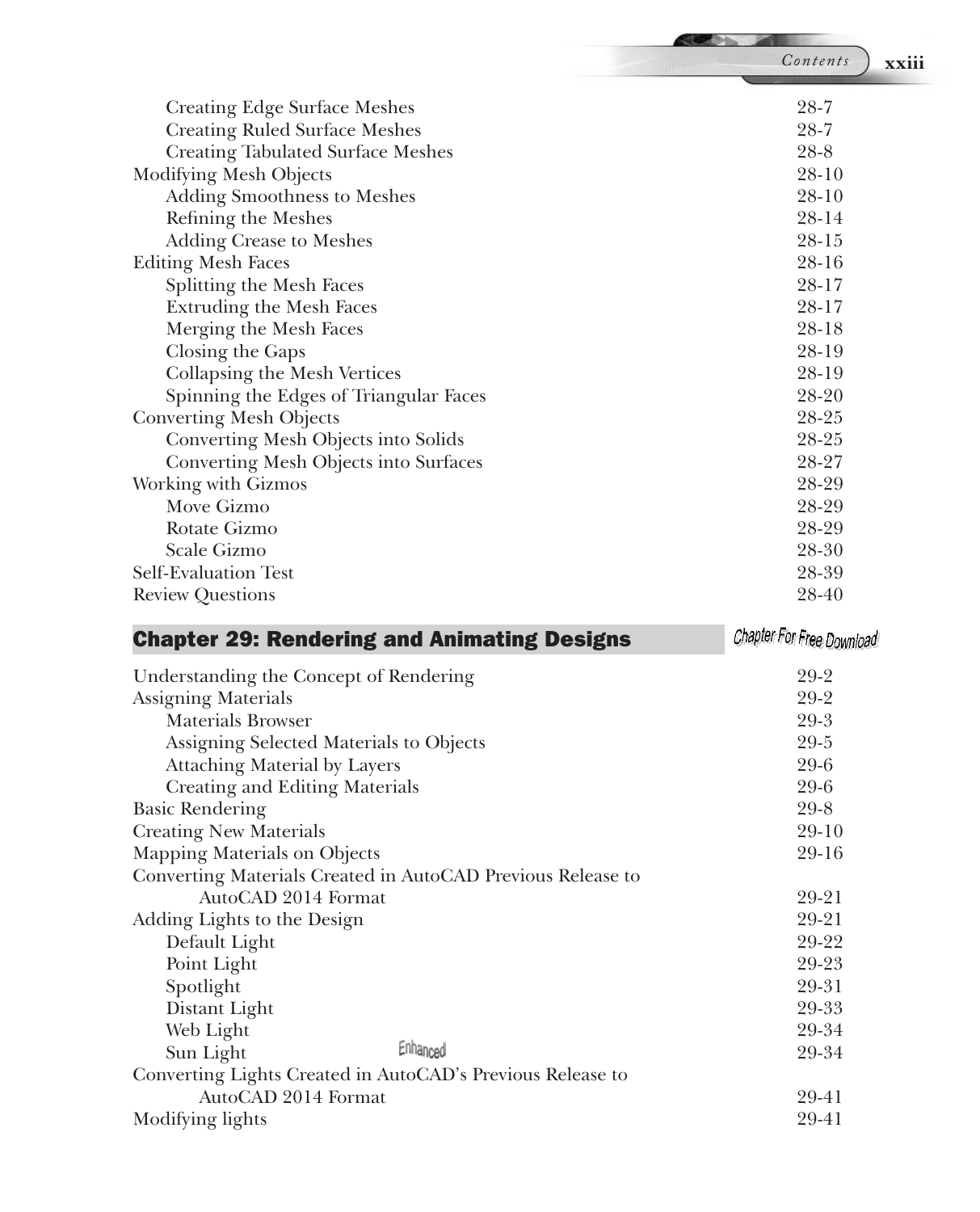**xxiv** *Contents*

| <b>Understanding Advanced Rendering</b>                        | 29-42 |
|----------------------------------------------------------------|-------|
| Controlling the Rendering Environment                          |       |
| Rendering with a Background                                    | 29-51 |
| Rendering with the Fog Effect                                  | 29-51 |
| Adjusting the Lighting Exposure to Rendered Image              | 29-52 |
| Rendering a Model with Different Render Settings               | 29-53 |
| <b>Obtaining Rendering Information</b>                         | 29-56 |
| Saving a Rendered Image                                        | 29-56 |
| Saving the Rendered Image to a File                            | 29-56 |
| Saving the Viewport Rendering                                  | 29-57 |
| Saving the Rendered Image from the Render Window               | 29-57 |
| <b>Plotting Rendered Images</b>                                | 29-58 |
| Unloading AutoCAD Render                                       | 29-58 |
| Working with Cameras                                           | 29-58 |
| Create Camera                                                  | 29-59 |
| Editing the Cameras                                            | 29-61 |
| <b>Creating Animations</b>                                     | 29-62 |
| Creating Animation of 3D Navigations                           | 29-62 |
| Creating Animation by Defining the Path of the Camera Movement | 29-64 |
| Self-Evaluation Test                                           | 29-68 |
| <b>Review Questions</b>                                        | 29-69 |

| <b>Chapter 30: AutoCAD on Internet</b> | Chapter For Free Download |
|----------------------------------------|---------------------------|
| Introduction                           | $30-2$                    |
| <b>BROWSER</b>                         | $30-2$                    |
| <b>HYPERLINK</b>                       | $30-2$                    |
| <b>HYPERLINKFWD</b>                    | $30-2$                    |
| <b>HYPERLINKBACK</b>                   | $30 - 2$                  |
| <b>HYPERLINKSTOP</b>                   | $30 - 2$                  |
| <b>PASTEASHYPERLINK</b>                | $30 - 2$                  |
| <b>HYPERLINKBASE</b>                   | $30-2$                    |
| Attached URLs from R14                 | $30-2$                    |
| <b>Changed Internet Commands</b>       | $30-3$                    |
| <b>Understanding URLs</b>              | $30 - 4$                  |
| Launching a Web Browser                | $30 - 5$                  |
| Changing the Default Website           | $30 - 6$                  |
| Drawings on the Internet               | $30 - 6$                  |
| Opening Drawings from the Internet     | $30 - 6$                  |
| Inserting a Block from the Internet    | $30 - 10$                 |
| Accessing Other Files on the Internet  | $30-10$                   |
| Saving a Drawing on the Internet       | $30 - 11$                 |
| <b>Online Resources</b>                | $30 - 12$                 |
| Using Hyperlinks with AutoCAD          | $30-13$                   |
| Pasting as Hyperlink                   | $30-19$                   |
| <b>Editing Hyperlinks</b>              | $30-19$                   |
| Removing Hyperlinks from Objects       | $30-19$                   |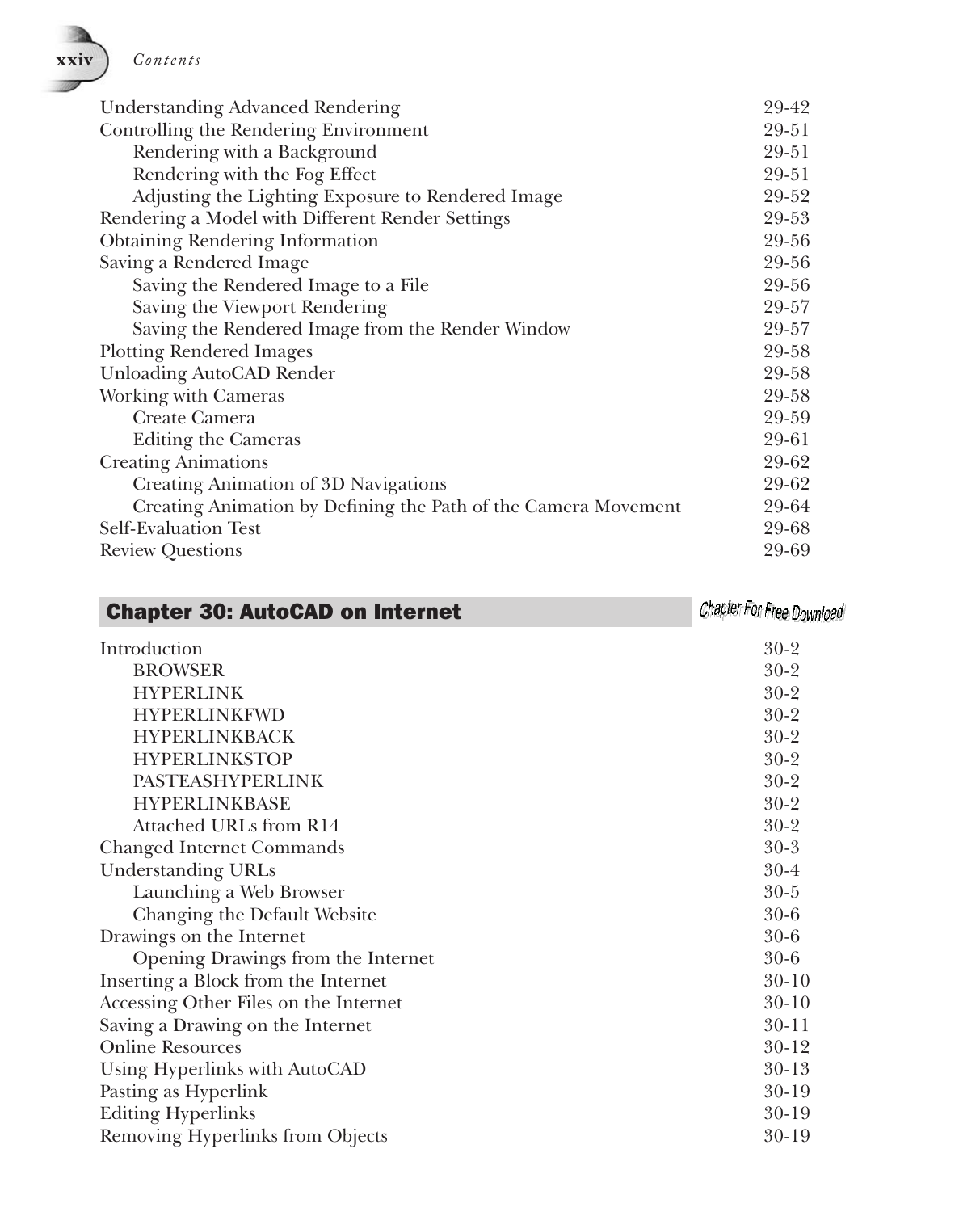|                           | Contents<br><b>XXV</b> |
|---------------------------|------------------------|
|                           |                        |
| The Drawing Web Format    | $30-19$                |
| Creating a DWF File       | $30 - 20$              |
| Autodesk 360              | $30 - 25$              |
| Manage Document           | $30 - 28$              |
| Launch Website            | $30 - 28$              |
| <b>Online Options</b>     | $30 - 28$              |
| Customising Sync          | $30 - 29$              |
| Sharing and Collaboration | 30-30                  |
| Self-Evaluation Test      | $30 - 31$              |
| <b>Review Questions</b>   | 30-32                  |

| <b>Chapter 31: Accessing External Database</b> | Chapter For Free Download |
|------------------------------------------------|---------------------------|
| <b>Understanding Database</b>                  | $31-2$                    |
| Database                                       | $31-2$                    |
| Database Management System                     | $31-2$                    |
| Components of a Table                          | $31-2$                    |
| AutoCAD Database Connectivity                  | $31-3$                    |
| Database Configuration                         | $31-3$                    |
| dbConnect Manager                              | $31-4$                    |
| Viewing and Editing Table Data from AutoCAD    | $31 - 7$                  |
| Creating Links with Graphical Objects          | $31-9$                    |
| <b>Creating Labels</b>                         | $31-13$                   |
| AutoCAD SQL Environment (ASE)                  | $31 - 17$                 |
| AutoCAD Query Editor                           | $31 - 17$                 |
| Forming Selection Sets Using the Link Select   | $31-22$                   |
| <b>Self-Evaluation Test</b>                    | $31 - 24$                 |
| <b>Review Questions</b>                        | $31 - 25$                 |

| <b>Chapter 32: Script Files and Slide Shows</b> | Chapter For Free Download |
|-------------------------------------------------|---------------------------|
| What Are Script Files?                          | $32 - 2$                  |
| <b>Running Script Files</b>                     | $32 - 4$                  |
| <b>Repeating Script Files</b>                   | $32 - 10$                 |
| Introducing Time Delay in Script Files          | $32 - 11$                 |
| <b>Resuming Script Files</b>                    | $32 - 12$                 |
| <b>Command Line Switches</b>                    | $32 - 12$                 |
| Running a Script File while Loading AutoCAD     | $32 - 12$                 |
| What is a Slide Show?                           | $32 - 22$                 |
| What are Slides?                                | $32 - 22$                 |
| <b>Creating Slides</b>                          | $32 - 22$                 |
| <b>Viewing Slides</b>                           | $32 - 23$                 |
| Preloading Slides                               | $32 - 26$                 |
| <b>Slide Libraries</b>                          | $32 - 28$                 |
| <b>Self-Evaluation Test</b>                     | $32 - 32$                 |
| <b>Review Questions</b>                         | $32 - 32$                 |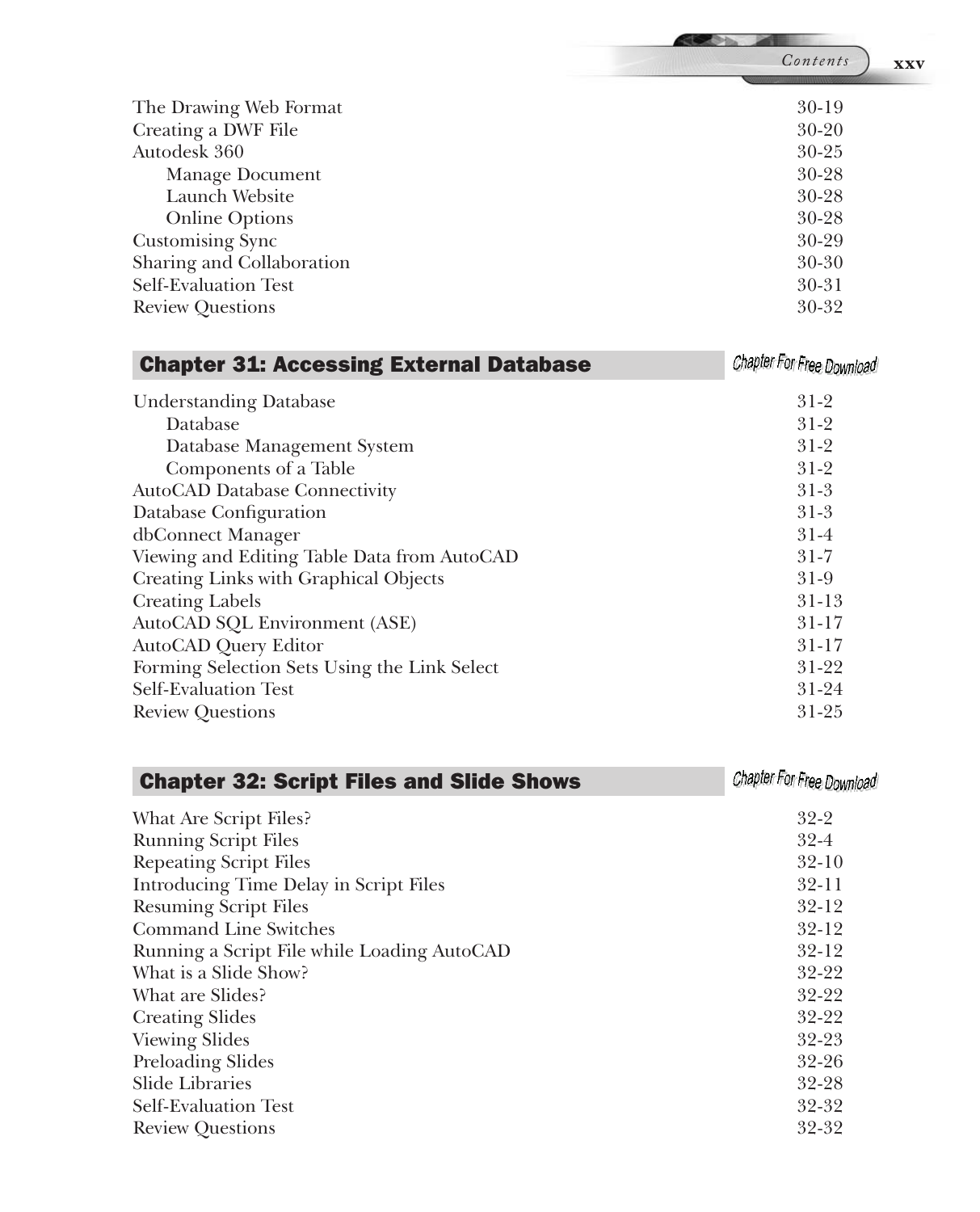

| <b>Chapter 33: Creating Linetypes and Hatch Patterns</b> | Chapter For Free Download |
|----------------------------------------------------------|---------------------------|
| <b>Standard Linetypes</b>                                | $33-2$                    |
| <b>Linetype Definitions</b>                              | $33-2$                    |
| Elements of Linetype Specification                       | $33 - 3$                  |
| <b>Creating Linetypes</b>                                | $33-3$                    |
| <b>Alignment Specification</b>                           | $33-9$                    |
| <b>LTSCALE Command</b>                                   | $33-9$                    |
| <b>LTSCALE</b> Factor for Plotting                       | $33 - 12$                 |
| Current Linetype Scaling (CELTSCALE)                     | $33 - 12$                 |
| <b>Alternate Linetypes</b>                               | $33 - 13$                 |
| <b>Modifying Linetypes</b>                               | $33 - 14$                 |
| <b>Complex Linetypes</b>                                 | 33-17                     |
| Creating a String Complex Linetype                       | $33 - 18$                 |
| <b>Hatch Pattern Definition</b>                          | $33 - 26$                 |
| How Hatch Works?                                         | 33-28                     |
| Simple Hatch Pattern                                     | 33-29                     |
| Effect of Angle and Scale Factor on Hatch                | $33 - 30$                 |
| Hatch Pattern with Dashes and Dots                       | 33-30                     |
| Hatch with Multiple Descriptors                          | 33-33                     |
| Saving Hatch Patterns in a Separate File                 | 33-37                     |
| Custom Hatch Pattern File                                | 33-38                     |
| Self-Evaluation Test                                     | 33-39                     |
| <b>Review Questions</b>                                  | 33-39                     |

| <b>Chapter 34: Customizing the acad.pgp File</b> | Chapter For Free Download |
|--------------------------------------------------|---------------------------|
| What is the acad.pgp File?                       | $34-2$                    |
| Sections of the acad.pgp File                    | $34-8$                    |
| Reinitializing the acad.pgp File                 | $34-12$                   |
| Self-Evaluation Test                             | $34-12$                   |
| <b>Review Questions</b>                          | $34-13$                   |

| <b>Chapter 35: Technical Drawing with AutoCAD</b> | Chapter For Free Download |
|---------------------------------------------------|---------------------------|
| <b>Multiview Drawings</b>                         | $35-2$                    |
| Understanding the X, Y, and Z Axes                | $35-2$                    |
| Orthographic Projections                          | $35 - 2$                  |
| Positioning Orthographic Views                    | $35 - 5$                  |
| Dimensioning                                      | $35-9$                    |
| Dimensioning Components                           | $35-10$                   |
| <b>Basic Dimensioning Rules</b>                   | $35-10$                   |
| <b>Sectional Views</b>                            | $35 - 20$                 |
| <b>Full Section</b>                               | $35 - 20$                 |
| <b>Half</b> Section                               | $35 - 21$                 |
| <b>Broken Section</b>                             | $35 - 22$                 |